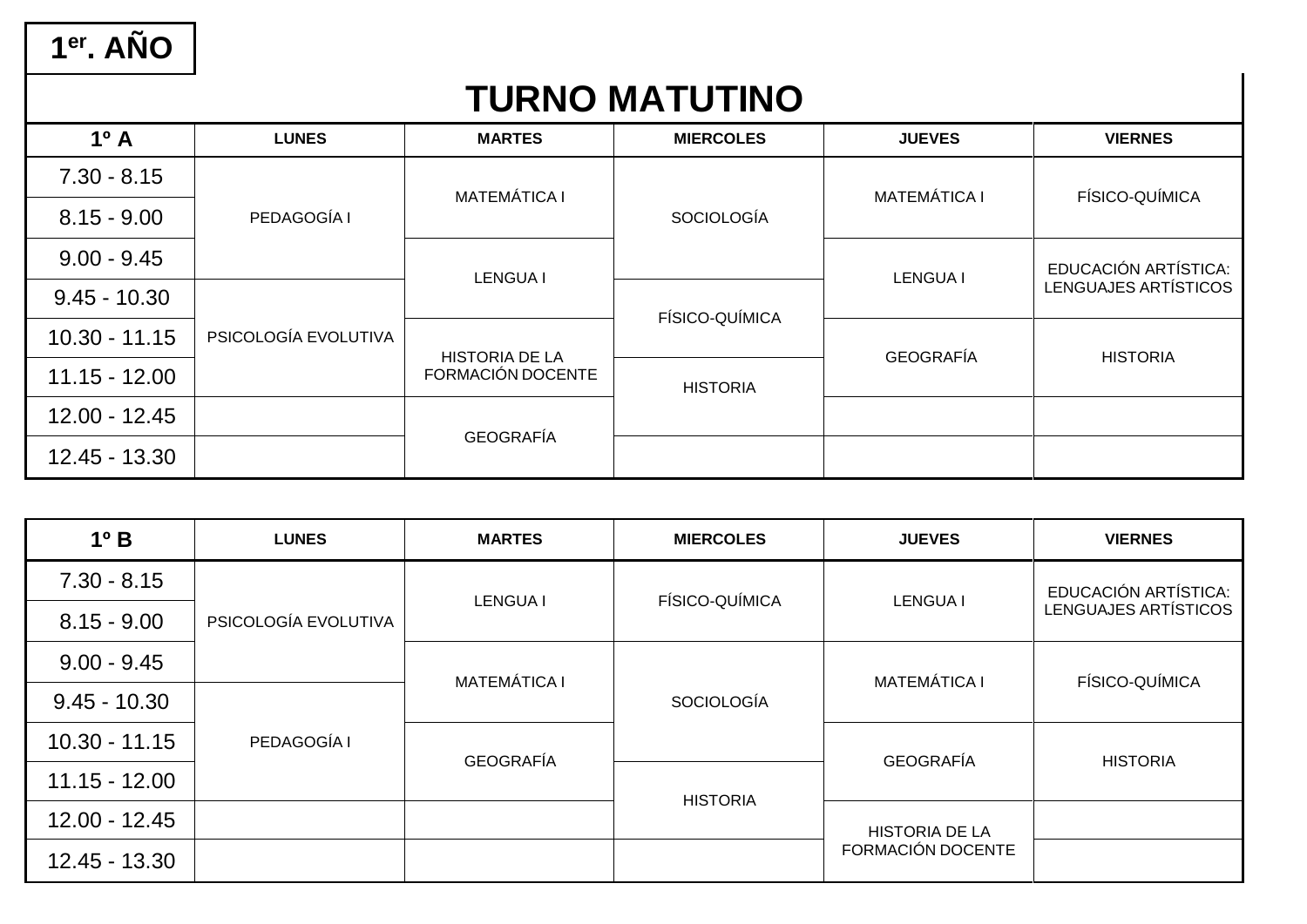| $1o$ C          | <b>LUNES</b>          | <b>MARTES</b>    | <b>MIERCOLES</b>     | <b>JUEVES</b>   | <b>VIERNES</b>       |
|-----------------|-----------------------|------------------|----------------------|-----------------|----------------------|
| $7.30 - 8.15$   | <b>MATEMÁTICA I</b>   | <b>GEOGRAFÍA</b> |                      | FÍSICO-QUÍMICA  |                      |
| $8.15 - 9.00$   |                       |                  | PSICOLOGÍA EVOLUTIVA |                 | <b>SOCIOLOGÍA</b>    |
| $9.00 - 9.45$   | FÍSICO-QUÍMICA        | <b>HISTORIA</b>  |                      |                 |                      |
| $9.45 - 10.30$  |                       |                  |                      | <b>HISTORIA</b> | <b>MATEMÁTICA I</b>  |
| $10.30 - 11.15$ | <b>GEOGRAFÍA</b>      | <b>LENGUA I</b>  | PEDAGOGÍA I          |                 |                      |
| $11.15 - 12.00$ |                       |                  |                      | <b>LENGUA I</b> | EDUCACIÓN ARTÍSTICA: |
| 12.00 - 12.45   | <b>HISTORIA DE LA</b> |                  |                      |                 | LENGUAJES ARTÍSTICOS |
| 12.45 - 13.30   | FORMACIÓN DOCENTE     |                  |                      |                 |                      |

| 1 <sup>0</sup> D | <b>LUNES</b>         | <b>MARTES</b>        | <b>MIERCOLES</b>      | <b>JUEVES</b>       | <b>VIERNES</b>  |
|------------------|----------------------|----------------------|-----------------------|---------------------|-----------------|
| $7.30 - 8.15$    | EDUCACIÓN ARTÍSTICA: |                      | <b>LENGUA I</b>       | <b>GEOGRAFÍA</b>    | <b>HISTORIA</b> |
| $8.15 - 9.00$    | LENGUAJES ARTÍSTICOS | <b>SOCIOLOGÍA</b>    |                       |                     |                 |
| $9.00 - 9.45$    |                      |                      |                       | FÍSICO-QUÍMICA      |                 |
| $9.45 - 10.30$   | <b>LENGUA I</b>      |                      | <b>HISTORIA</b>       |                     | PEDAGOGÍA I     |
| $10.30 - 11.15$  | FÍSICO-QUÍMICA       | PSICOLOGÍA EVOLUTIVA | <b>GEOGRAFÍA</b>      | <b>MATEMÁTICA I</b> |                 |
| $11.15 - 12.00$  |                      |                      |                       |                     |                 |
| $12.00 - 12.45$  | <b>MATEMÁTICA I</b>  |                      | <b>HISTORIA DE LA</b> |                     |                 |
| 12.45 - 13.30    |                      |                      | FORMACIÓN DOCENTE     |                     |                 |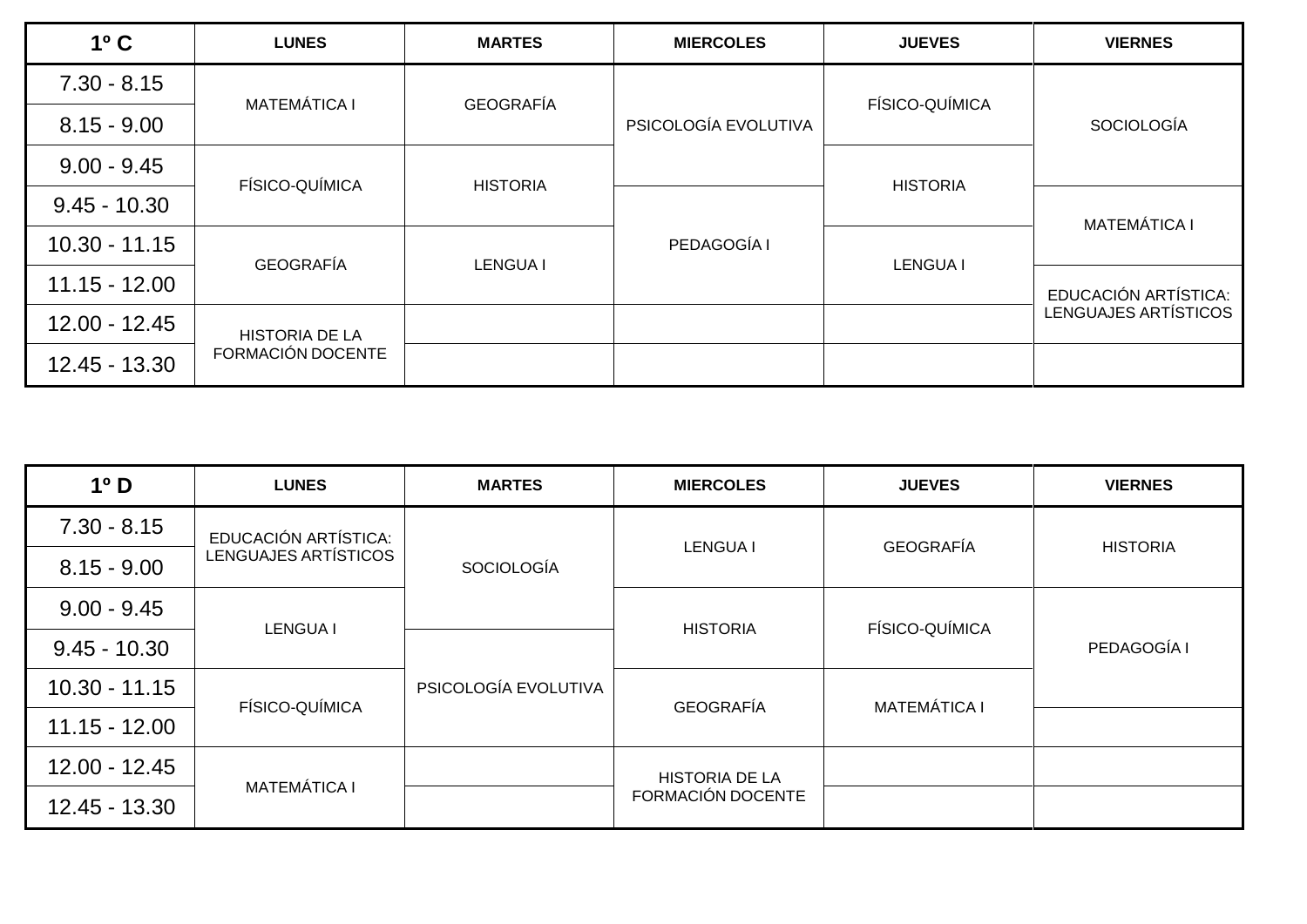| $1^{\circ}$ E   | <b>LUNES</b>          | <b>MARTES</b>        | <b>MIERCOLES</b>    | <b>JUEVES</b>    | <b>VIERNES</b>       |
|-----------------|-----------------------|----------------------|---------------------|------------------|----------------------|
| $7.30 - 8.15$   | FÍSICO-QUÍMICA        |                      | <b>MATEMÁTICA I</b> | FÍSICO-QUÍMICA   |                      |
| $8.15 - 9.00$   |                       | PSICOLOGÍA EVOLUTIVA |                     |                  | PEDAGOGÍA I          |
| $9.00 - 9.45$   | <b>MATEMÁTICA I</b>   |                      |                     | <b>GEOGRAFÍA</b> |                      |
| $9.45 - 10.30$  |                       |                      | <b>LENGUA I</b>     |                  | <b>HISTORIA</b>      |
| $10.30 - 11.15$ |                       | <b>SOCIOLOGÍA</b>    |                     |                  |                      |
| $11.15 - 12.00$ | <b>LENGUA I</b>       |                      | <b>HISTORIA</b>     |                  | EDUCACIÓN ARTÍSTICA: |
| $12.00 - 12.45$ | <b>HISTORIA DE LA</b> |                      | <b>GEOGRAFÍA</b>    |                  | LENGUAJES ARTÍSTICOS |
| 12.45 - 13.30   | FORMACIÓN DOCENTE     |                      |                     |                  |                      |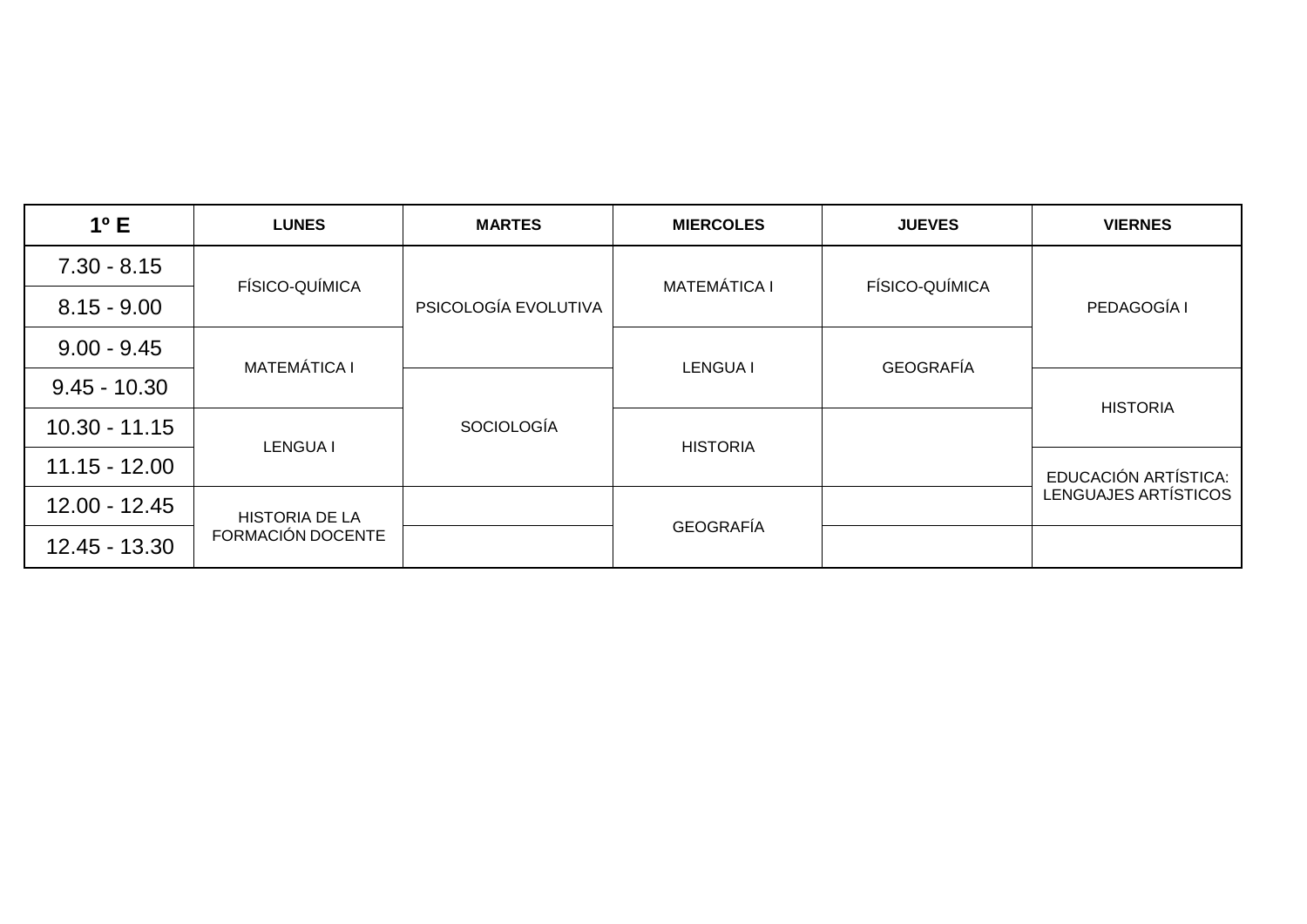| <b>TURNO VESPERTINO</b> |                  |                     |                                           |                     |                                  |  |  |  |
|-------------------------|------------------|---------------------|-------------------------------------------|---------------------|----------------------------------|--|--|--|
| $1^{\circ}$ F           | <b>LUNES</b>     | <b>MARTES</b>       | <b>MIERCOLES</b>                          | <b>JUEVES</b>       | <b>VIERNES</b>                   |  |  |  |
| $13.10 - 13.50$         | <b>GEOGRAFÍA</b> | <b>MATEMÁTICA I</b> |                                           | <b>MATEMÁTICA I</b> | FÍSICO-QUÍMICA                   |  |  |  |
| 13.50 - 14.30           |                  | 6                   | <b>SOCIOLOGÍA</b>                         |                     | <b>LABORATORIO</b>               |  |  |  |
| 14.30 - 15.10           |                  |                     | 9                                         |                     | EDUCACIÓN ARTÍSTICA:             |  |  |  |
| 15.10 - 15.50           | PEDAGOGÍA I      | <b>LENGUAI</b><br>6 | FÍSICO-QUÍMICA                            | <b>LENGUA I</b>     | LENGUAJES ARTÍSTICOS<br>PLÁSTICA |  |  |  |
| 15.50 - 16.30           |                  |                     | <b>LABORATORIO</b>                        |                     |                                  |  |  |  |
| $16.30 - 17.10$         | <b>HISTORIA</b>  | 6                   | <b>GEOGRAFÍA</b><br><b>HISTORIA DE LA</b> | <b>HISTORIA</b>     | PSICOLOGÍA EVOLUTIVA             |  |  |  |
| 17.10 - 17.50           |                  |                     | FORMACIÓN DOCENTE<br>9                    |                     | 19                               |  |  |  |
| 17.50 - 18.30           |                  |                     |                                           |                     |                                  |  |  |  |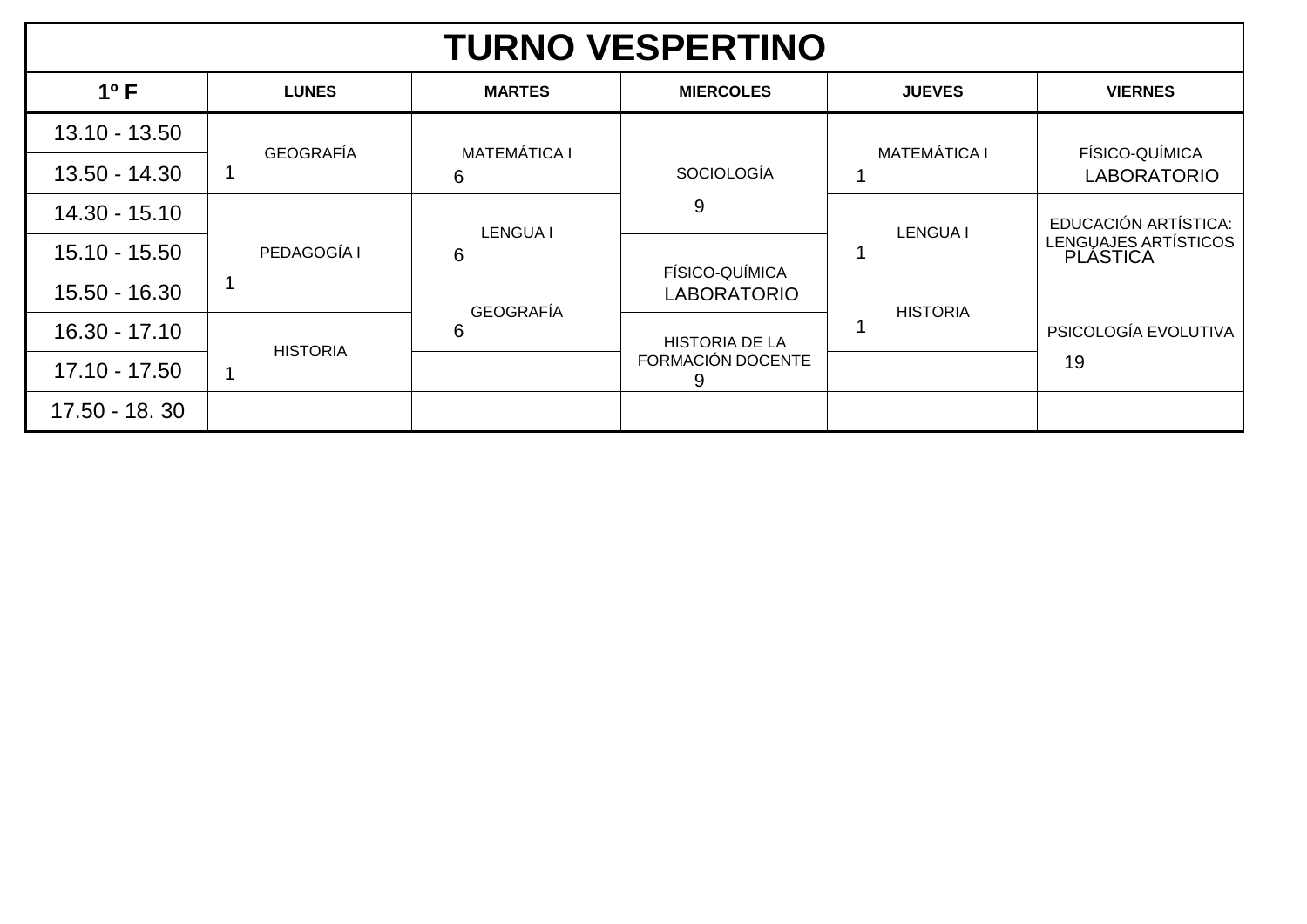| $1^{\circ}$ G   | <b>LUNES</b>       | <b>MARTES</b>       | <b>MIERCOLES</b>     | <b>JUEVES</b>         | <b>VIERNES</b>                          |
|-----------------|--------------------|---------------------|----------------------|-----------------------|-----------------------------------------|
| $13.10 - 13.50$ |                    | <b>HISTORIA</b>     |                      | <b>HISTORIA</b>       |                                         |
| 13.50 - 14.30   | FÍSICO-QUÍMICA     | 9                   |                      | 4                     |                                         |
| $14.30 - 15.10$ | <b>LABORATORIO</b> | <b>GEOGRAFÍA</b>    |                      | <b>FÍSICO-QUÍMICA</b> | <b>SOCIOLOGÍA</b>                       |
| $15.10 - 15.50$ | <b>GEOGRAFÍA</b>   | 9                   | PEDAGOGÍA I          | <b>LABORATORIO</b>    |                                         |
| 15.50 - 16.30   | 2                  | <b>LENGUA I</b>     | 23                   | <b>MATEMÁTICA I</b>   | EDUCACIÓN ARTÍSTICA:                    |
| $16.30 - 17.10$ | <b>LENGUA I</b>    | 9                   |                      |                       | LENGUAJES ARTÍSTICOS<br><b>PLÁSTICA</b> |
| 17.10 - 17.50   | $\overline{2}$     | <b>MATEMÁTICA I</b> | PSICOLOGÍA EVOLUTIVA | <b>HISTORIA DE LA</b> |                                         |
| 17.50 - 18.30   |                    | 9                   | 23                   | FORMACIÓN DOCENTE     |                                         |

| $1°$ H          | <b>LUNES</b>        | <b>MARTES</b>       | <b>MIERCOLES</b>     | <b>JUEVES</b>   | <b>VIERNES</b>         |
|-----------------|---------------------|---------------------|----------------------|-----------------|------------------------|
| 13.10 - 13.50   |                     | <b>GEOGRAFÍA</b>    |                      |                 | <b>HISTORIA DE LA</b>  |
| 13.50 - 14.30   | <b>MATEMÁTICA I</b> | 18                  |                      | FÍSICO-QUÍMICA  | FORMACIÓN DOCENTE<br>h |
| 14.30 - 15.10   | $\overline{2}$      | <b>HISTORIA</b>     |                      | 16              | EDUCACIÓN ARTÍSTICA:   |
| 15.10 - 15.50   | FÍSICO-QUÍMICA      | 18                  | PSICOLOGÍA EVOLUTIVA | <b>HISTORIA</b> | LENGUAJES ARTÍSTICOS   |
| 15.50 - 16.30   | <b>LABORATORIO</b>  | <b>LENGUA I</b>     | 18                   | 16              |                        |
| $16.30 - 17.10$ | <b>GEOGRAFÍA</b>    | 18                  |                      | <b>LENGUA I</b> | <b>SOCIOLOGÍA</b>      |
| 17.10 - 17.50   | 18                  | <b>MATEMÁTICA I</b> | PEDAGOGÍA I          | 16              | 6                      |
| 17.50 - 18.30   |                     | 18                  | 18                   |                 |                        |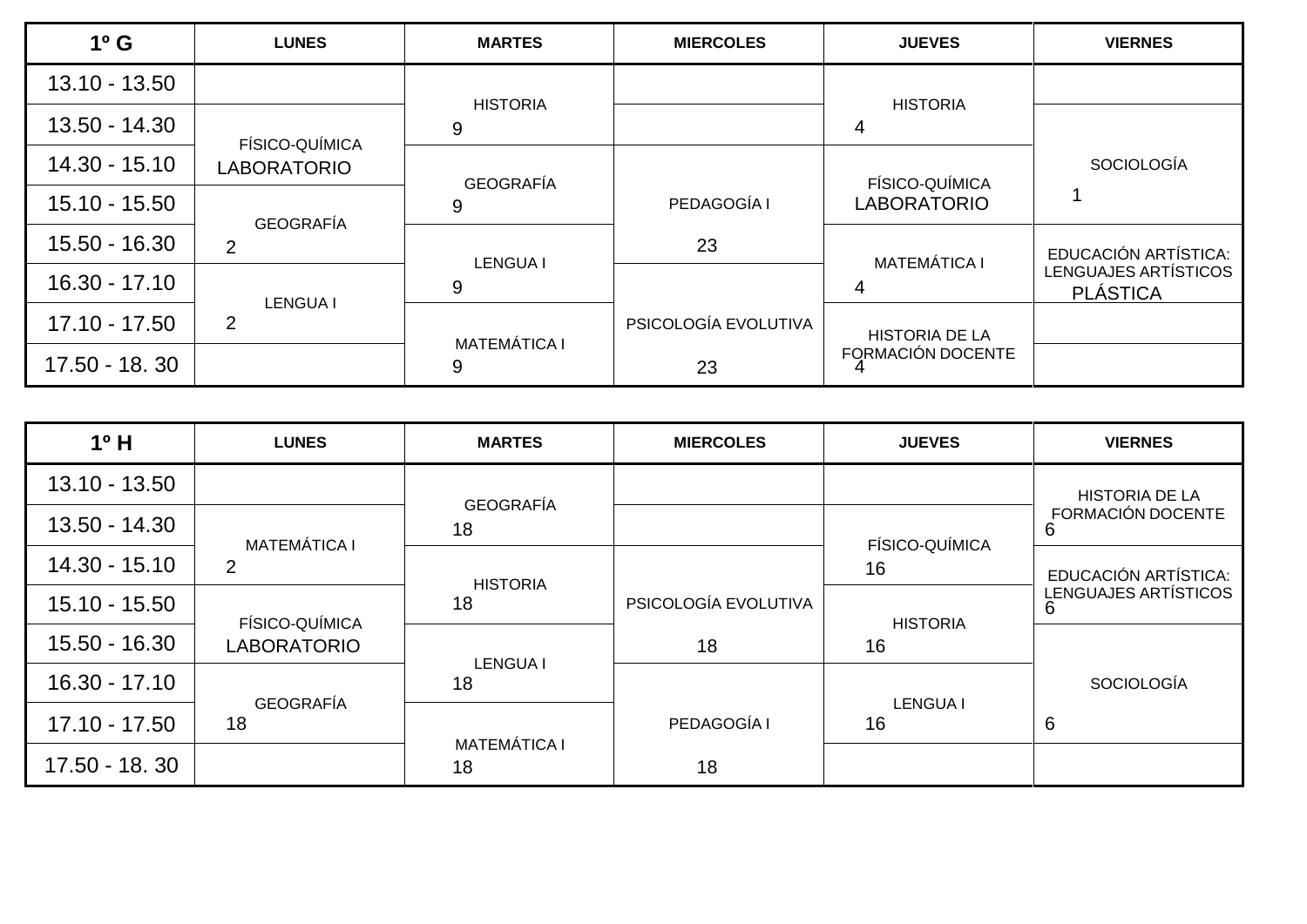## **TURNO NOCTURNO**

| 1 <sup>0</sup>  | <b>LUNES</b>        | <b>MARTES</b>     | <b>MIERCOLES</b>    | <b>JUEVES</b>        | <b>VIERNES</b>              |
|-----------------|---------------------|-------------------|---------------------|----------------------|-----------------------------|
| $18.10 - 18.50$ |                     | <b>GEOGRAFÍA</b>  |                     |                      |                             |
| 18.50 - 19.30   | <b>LENGUA I</b>     |                   | <b>LENGUA I</b>     | <b>HISTORIA</b>      | FÍSICO-QUÍMICA              |
| $19.30 - 20.10$ |                     |                   |                     |                      |                             |
| $20.10 - 20.50$ | <b>MATEMÁTICA I</b> | <b>SOCIOLOGÍA</b> | <b>MATEMÁTICA I</b> | <b>GEOGRAFÍA</b>     | EDUCACIÓN ARTÍSTICA:        |
| $20.50 - 21,30$ |                     |                   |                     |                      | <b>LENGUAJES ARTÍSTICOS</b> |
| $21.30 - 22.10$ |                     | <b>HISTORIA</b>   | FÍSICO-QUÍMICA      |                      | <b>HISTORIA DE LA</b>       |
| $22.10 - 22.50$ | PEDAGOGÍA I         |                   |                     | PSICOLOGÍA EVOLUTIVA | FORMACIÓN DOCENTE           |
| 22.50 - 23 30   |                     |                   |                     |                      |                             |

| $10$ J          | <b>LUNES</b>        | <b>MARTES</b>       | <b>MIERCOLES</b>      | <b>JUEVES</b>         | <b>VIERNES</b>       |
|-----------------|---------------------|---------------------|-----------------------|-----------------------|----------------------|
| $18.10 - 18.50$ |                     |                     |                       |                       |                      |
| 18.50-19.30     |                     | <b>MATEMÁTICA I</b> |                       | <b>HISTORIA DE LA</b> |                      |
| $19.30 - 20.10$ | PEDAGOGÍA I         | <b>HISTORIA</b>     |                       | PSICOLOGÍA EVOLUTIVA  | FORMACIÓN DOCENTE    |
| $20.10 - 20.50$ |                     | <b>GEOGRAFÍA</b>    | <b>FÍSICO-QUÍMICA</b> |                       | FÍSICO-QUÍMICA       |
| $20.50 - 21,30$ | <b>LENGUA I</b>     |                     |                       | <b>HISTORIA</b>       |                      |
| $21.30 - 22.10$ |                     |                     |                       |                       | EDUCACIÓN ARTÍSTICA: |
| $22.10 - 22.50$ |                     | <b>SOCIOLOGÍA</b>   | <b>LENGUA I</b>       |                       | LENGUAJES ARTÍSTICOS |
| 22.50 - 23 30   | <b>MATEMÁTICA I</b> |                     |                       | <b>GEOGRAFÍA</b>      |                      |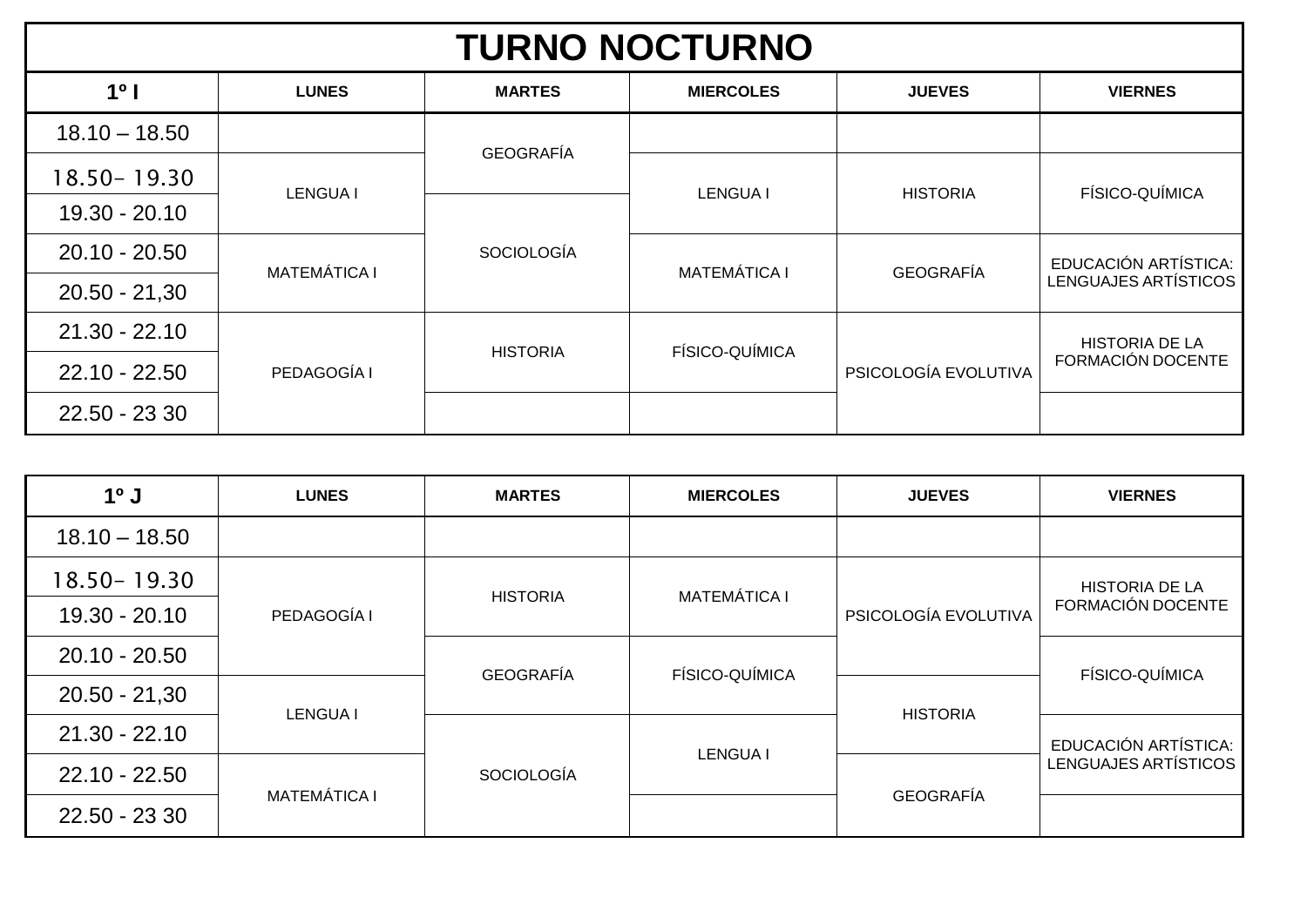| $1^{\circ}$ K   | <b>LUNES</b>          | <b>MARTES</b>       | <b>MIERCOLES</b> | <b>JUEVES</b>        | <b>VIERNES</b>    |
|-----------------|-----------------------|---------------------|------------------|----------------------|-------------------|
| $18.10 - 18.50$ |                       |                     |                  |                      |                   |
| 18.50 - 19.30   | FÍSICO-QUÍMICA        | <b>MATEMÁTICA I</b> | <b>GEOGRAFÍA</b> |                      | <b>GEOGRAFÍA</b>  |
| 19.30 - 20.10   |                       |                     |                  | PSICOLOGÍA EVOLUTIVA |                   |
| $20.10 - 20.50$ | EDUCACIÓN ARTÍSTICA:  | <b>LENGUA I</b>     | FÍSICO-QUÍMICA   |                      | <b>SOCIOLOGÍA</b> |
| $20.50 - 21,30$ | LENGUAJES ARTÍSTICOS  |                     |                  |                      |                   |
| $21.30 - 22.10$ | <b>HISTORIA DE LA</b> |                     | <b>HISTORIA</b>  | <b>LENGUA I</b>      |                   |
| $22.10 - 22.50$ | FORMACIÓN DOCENTE     | PEDAGOGÍA I         |                  |                      |                   |
| 22.50 - 23 30   |                       |                     |                  | <b>MATEMÁTICA I</b>  | <b>HISTORIA</b>   |

| $1o$ L          | <b>LUNES</b>          | <b>MARTES</b>         | <b>MIERCOLES</b> | <b>JUEVES</b>        | <b>VIERNES</b>    |
|-----------------|-----------------------|-----------------------|------------------|----------------------|-------------------|
| $18.10 - 18.50$ |                       |                       |                  |                      |                   |
| 18.50 - 19.30   | EDUCACIÓN ARTÍSTICA:  | <b>HISTORIA DE LA</b> | <b>HISTORIA</b>  | <b>LENGUA I</b>      | <b>HISTORIA</b>   |
| $19.30 - 20.10$ | LENGUAJES ARTÍSTICOS  | FORMACIÓN DOCENTE     |                  |                      |                   |
| $20.10 - 20.50$ | <b>FÍSICO-QUÍMICA</b> | <b>MATEMÁTICA I</b>   | <b>GEOGRAFÍA</b> | <b>MATEMÁTICA I</b>  | <b>GEOGRAFÍA</b>  |
| $20.50 - 21,30$ |                       |                       |                  |                      |                   |
| $21.30 - 22.10$ |                       |                       | FÍSICO-QUÍMICA   |                      |                   |
| $22.10 - 22.50$ | PEDAGOGÍA I           | <b>LENGUA I</b>       |                  | PSICOLOGÍA EVOLUTIVA | <b>SOCIOLOGÍA</b> |
| 22.50 - 23 30   |                       |                       |                  |                      |                   |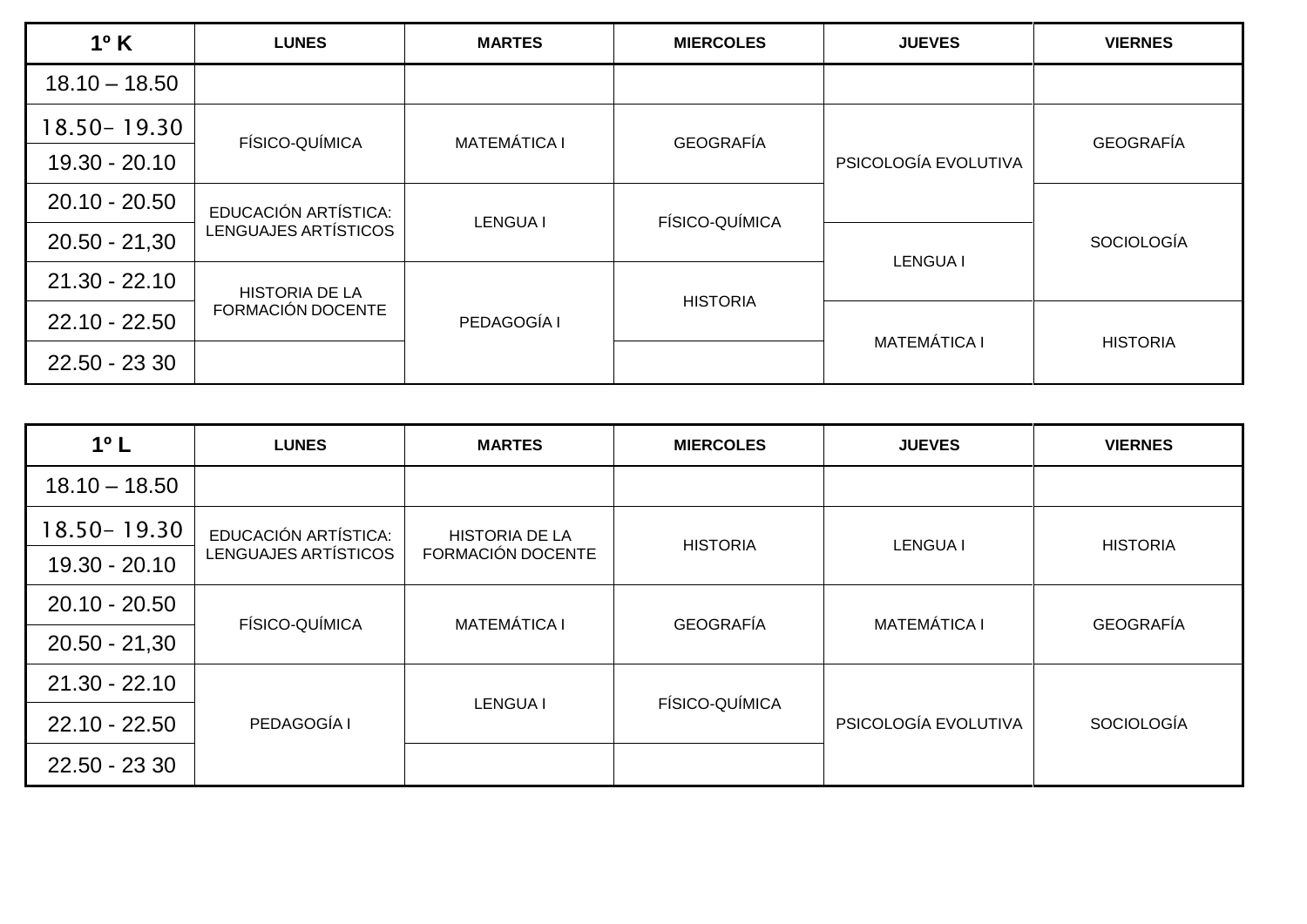| $1^{\circ}$ M   | <b>LUNES</b>        | <b>MARTES</b>     | <b>MIERCOLES</b>     | <b>JUEVES</b>    | <b>VIERNES</b>        |
|-----------------|---------------------|-------------------|----------------------|------------------|-----------------------|
| $18.10 - 18.50$ |                     |                   |                      |                  |                       |
| 18.50 - 19.30   | <b>MATEMÁTICA I</b> | <b>GEOGRAFÍA</b>  | <b>MATEMÁTICA I</b>  |                  | EDUCACIÓN ARTÍSTICA:  |
| 19.30 - 20.10   |                     |                   | <b>HISTORIA</b>      |                  | LENGUAJES ARTÍSTICOS  |
| $20.10 - 20.50$ | <b>LENGUA I</b>     | <b>HISTORIA</b>   | <b>LENGUA I</b>      | <b>GEOGRAFÍA</b> |                       |
| $20.50 - 21,30$ |                     |                   |                      |                  | PEDAGOGÍA I           |
| $21.30 - 22.10$ | FÍSICO-QUÍMICA      |                   |                      | FÍSICO-QUÍMICA   |                       |
| $22.10 - 22.50$ |                     | <b>SOCIOLOGÍA</b> | PSICOLOGÍA EVOLUTIVA |                  | <b>HISTORIA DE LA</b> |
| 22.50 - 23 30   |                     |                   |                      |                  | FORMACIÓN DOCENTE     |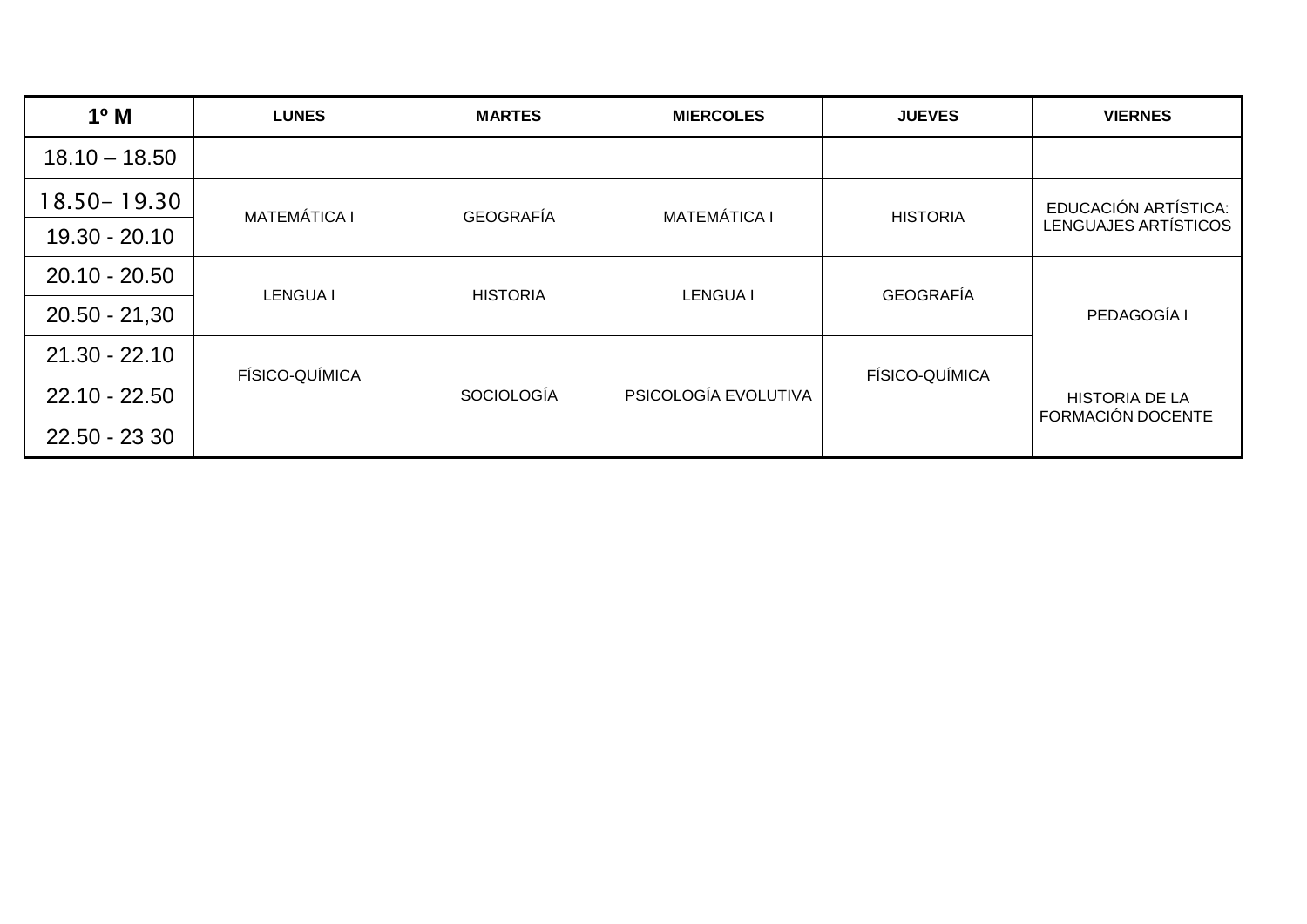$2<sup>do</sup> AÑO$ 

## **TURNO MATUTINO**

| $2^{\circ}$ A   | <b>LUNES</b>       | <b>MARTES</b>                        | <b>MIERCOLES</b>                          | <b>JUEVES</b>                                                      | <b>VIERNES</b>     |
|-----------------|--------------------|--------------------------------------|-------------------------------------------|--------------------------------------------------------------------|--------------------|
| $7.30 - 8.15$   |                    |                                      |                                           |                                                                    |                    |
| $8.15 - 9.00$   | <b>DIDÁCTICA I</b> | SOCIOLOGIA DELA<br><b>EDUCACIÓN</b>  | <b>MATEMÁTICA II</b>                      | PEDAGOGÍA II                                                       | LENGUA II          |
| $9.00 - 9.45$   | 15<br>11           |                                      | 6                                         | 2                                                                  | 2                  |
| $9.45 - 10.30$  | <b>BIOLOGÍA</b>    |                                      |                                           |                                                                    | <b>BIOLOGÍA</b>    |
| $10.30 - 11.15$ | 13                 | PSICOLOGÍA DE LA<br><b>EDUCACIÓN</b> | EDUCACIÓN ARTÍSTICA:<br>VISUAL Y PLÁSTICA | <b>TEORÍA DEL</b><br><b>CONOCIMIENTO Y</b><br><b>EPISTEMOLOGÍA</b> | <b>LABORATORIO</b> |
| $11.15 - 12.00$ |                    |                                      | <b>PLÁSTICA</b>                           | $\overline{2}$                                                     | SEMINARIO DE       |
| $12.00 - 12.45$ | <b>INFORMÁTICA</b> |                                      |                                           |                                                                    | EDUCACIÓN SEXUAL   |
| 12.45 - 13.30   | <b>INFORMÁTICA</b> |                                      |                                           |                                                                    |                    |

| $2^{\circ}$ B   | <b>LUNES</b>       | <b>MARTES</b>                        | <b>MIERCOLES</b>                          | <b>JUEVES</b>                                                      | <b>VIERNES</b>       |
|-----------------|--------------------|--------------------------------------|-------------------------------------------|--------------------------------------------------------------------|----------------------|
| $7.30 - 8.15$   | <b>BIOLOGÍA</b>    |                                      |                                           |                                                                    |                      |
| $8.15 - 9.00$   | <b>LABORATORIO</b> | PSICOLOGÍA DE LA<br><b>EDUCACIÓN</b> | EDUCACIÓN ARTÍSTICA:<br>VISUAL Y PLÁSTICA | <b>TEORÍA DEL</b><br><b>CONOCIMIENTO Y</b><br><b>EPISTEMOLOGÍA</b> | <b>DIDÁCTICA I</b>   |
| $9.00 - 9.45$   |                    | $\overline{2}$                       | <b>PLÁSTICA</b>                           | 16                                                                 | 8<br>4               |
| $9.45 - 10.30$  | <b>INFORMÁTICA</b> |                                      |                                           |                                                                    |                      |
| $10.30 - 11.15$ | <b>INFORMÁTICA</b> | SOCIOLOGÍA DE<br>LAEDUCACIÓN         | <b>MATEMÁTICA II</b>                      | PEDAGOGÍA II                                                       | <b>LENGUA II</b>     |
| $11.15 - 12.00$ | SEMINARIO DE       | 2                                    | 9                                         | 16                                                                 | 2                    |
| $12.00 - 12.45$ | EDUCACIÓN SEXUAL   |                                      |                                           |                                                                    |                      |
| 12.45 - 13.30   |                    |                                      |                                           |                                                                    | <b>BIOLOGÍA</b><br>2 |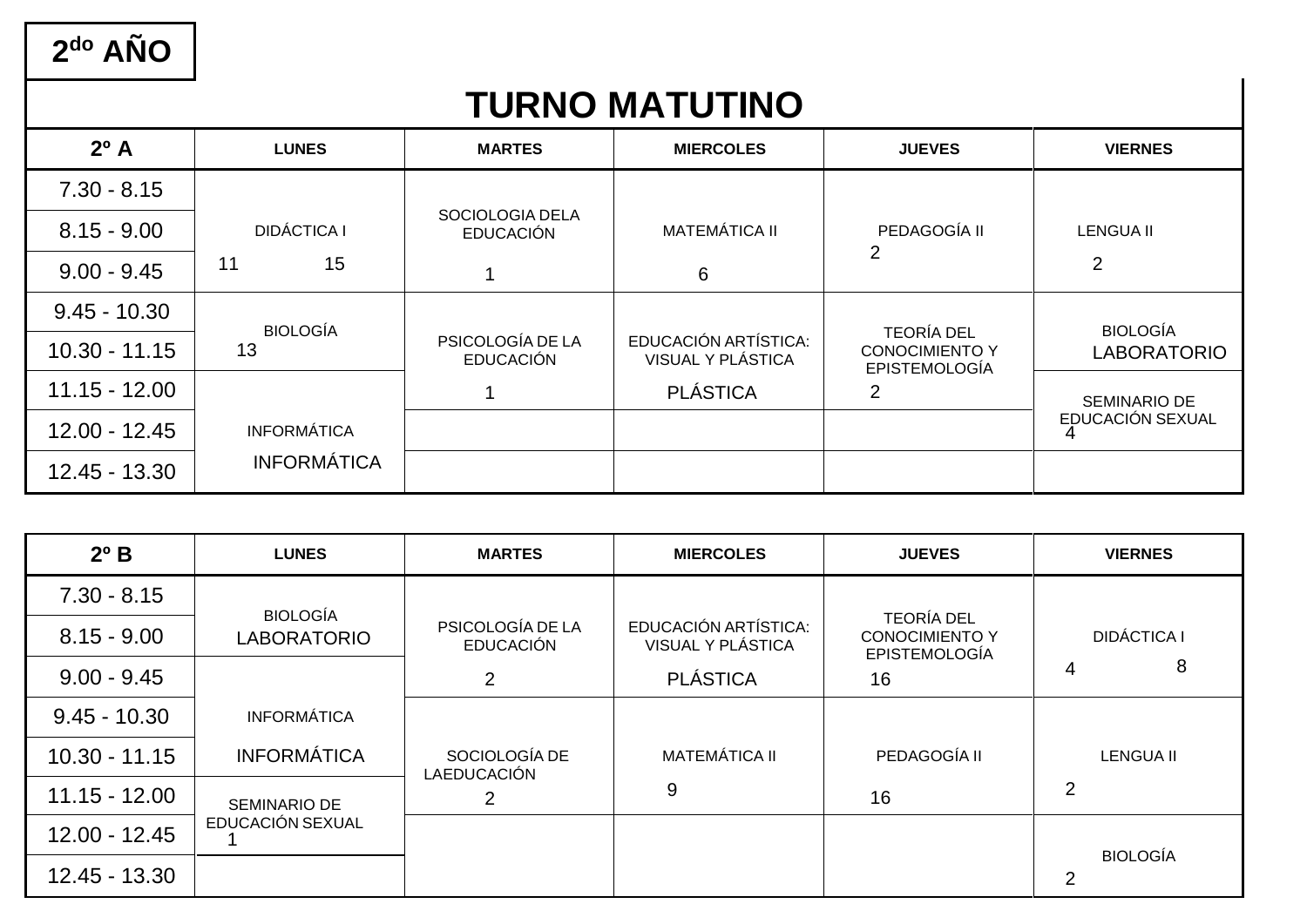| $2^{\circ}$ C   | <b>LUNES</b>                                     | <b>MARTES</b>                                 | <b>MIERCOLES</b>                     | <b>JUEVES</b>                        | <b>VIERNES</b>         |
|-----------------|--------------------------------------------------|-----------------------------------------------|--------------------------------------|--------------------------------------|------------------------|
| $7.30 - 8.15$   |                                                  |                                               |                                      |                                      | SEMINARIO DE           |
| $8.15 - 9.00$   | <b>MATEMÁTICA II</b>                             | <b>LENGUA II</b>                              | PSICOLOGÍA DE LA<br><b>EDUCACIÓN</b> | SOCIOLOGÍA DE LA<br><b>EDUCACIÓN</b> | EDUCACIÓN SEXUAL<br>23 |
| $9.00 - 9.45$   |                                                  | 3                                             | 9                                    | 3                                    | <b>BIOLOGÍA</b>        |
| $9.45 - 10.30$  |                                                  | <b>TEORÍA DEL</b>                             |                                      |                                      | 23                     |
| $10.30 - 11.15$ | EDUCACIÓN ARTÍSTICA:<br><b>VISUAL Y PLÁSTICA</b> | <b>CONOCIMIENTO Y</b><br><b>EPISTEMOLOGÍA</b> | <b>INFORMÁTICA</b>                   | <b>DIDÁCTICA I</b>                   |                        |
| $11.15 - 12.00$ | <b>PLÁSTICA</b>                                  | 3                                             | <b>INFORMÁTICA</b>                   | 19<br>20                             | PEDAGOGÍA II           |
| 12.00 - 12.45   | <b>BIOLOGÍA</b>                                  |                                               |                                      |                                      | 23                     |
| 12.45 - 13.30   | <b>LABORATORIO</b>                               |                                               |                                      |                                      |                        |

| $2^{\circ}$ D   | <b>LUNES</b>                              | <b>MARTES</b>      | <b>MIERCOLES</b>                     | <b>JUEVES</b>                        | <b>VIERNES</b>                                                     |
|-----------------|-------------------------------------------|--------------------|--------------------------------------|--------------------------------------|--------------------------------------------------------------------|
| $7.30 - 8.15$   |                                           |                    | <b>BIOLOGÍA</b>                      |                                      |                                                                    |
| $8.15 - 9.00$   | EDUCACIÓN ARTÍSTICA:<br>VISUAL Y PLÁSTICA | <b>DIDÁCTICA I</b> | <b>LABORATORIO</b>                   | <b>INFORMÁTICA</b>                   | PEDAGOGÍA II                                                       |
| $9.00 - 9.45$   | <b>PLÁSTICA</b>                           | 15<br>16           |                                      | <b>INFORMÁTICA</b>                   | 13                                                                 |
| $9.45 - 10.30$  |                                           |                    | PSICOLOGÍA DE LA<br><b>EDUCACIÓN</b> |                                      |                                                                    |
| $10.30 - 11.15$ | <b>MATEMÁTICA II</b>                      | <b>LENGUA II</b>   | 8                                    | SOCIOLOGÍA DE LA<br><b>EDUCACIÓN</b> | <b>TEORÍA DEL</b><br><b>CONOCIMIENTO Y</b><br><b>EPISTEMOLOGÍA</b> |
| $11.15 - 12.00$ | 2                                         | 6                  |                                      | 22                                   | 13                                                                 |
| $12.00 - 12.45$ | SEMINARIO DE                              |                    |                                      |                                      | <b>BIOLOGÍA</b>                                                    |
| 12.45 - 13.30   | EDUCACIÓN SEXUAL                          |                    |                                      |                                      | <b>LABORATORIO</b>                                                 |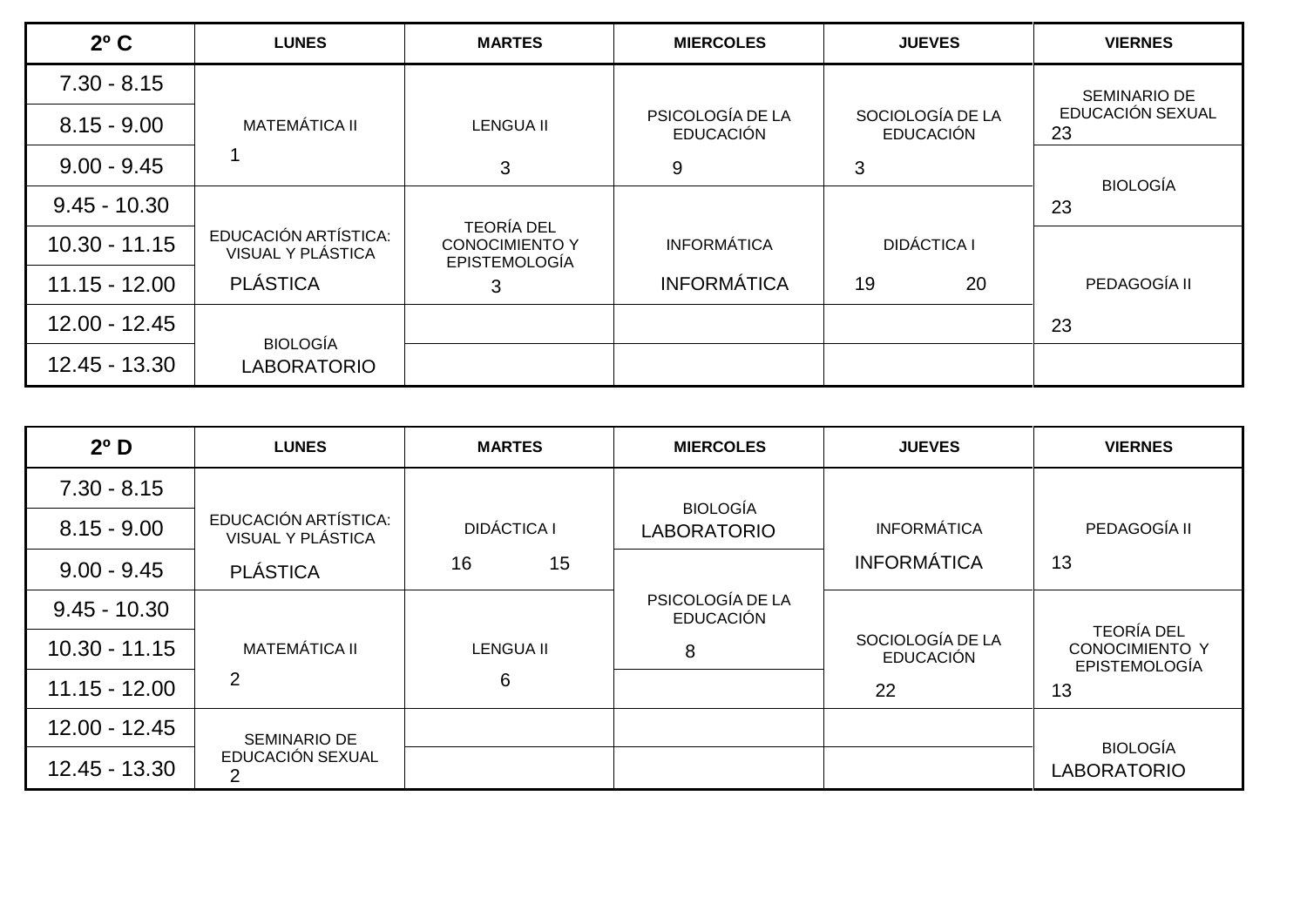#### **TURNO VESPERTINO**

| $2^{\circ}$ F   | <b>LUNES</b>       | <b>MARTES</b>                        | <b>MIERCOLES</b>                          | <b>JUEVES</b>                                 | <b>VIERNES</b>        |
|-----------------|--------------------|--------------------------------------|-------------------------------------------|-----------------------------------------------|-----------------------|
| 13.10 - 13.50   | <b>BIOLOGÍA</b>    |                                      |                                           |                                               |                       |
| 13.50 - 14.30   | <b>LABORATORIO</b> |                                      |                                           | <b>TEORÍA DEL</b>                             | SEMINARIO DE          |
| 14.30 - 15.10   |                    | PSICOLOGÍA DE LA<br><b>EDUCACIÓN</b> | EDUCACIÓN ARTÍSTICA:<br>VISUAL Y PLÁSTICA | <b>CONOCIMIENTO Y</b><br><b>EPISTEMOLOGÍA</b> | EDUCACIÓN SEXUAL      |
| $15.10 - 15.50$ | <b>DIDÁCTICA I</b> |                                      | <b>PLÁSTICA</b>                           | $\overline{2}$                                |                       |
| 15.50 - 16.30   | 10                 |                                      |                                           |                                               | <b>LENGUA II</b><br>8 |
| $16.30 - 17.10$ |                    | SOCIOLOGÍA DE LA<br><b>EDUCACIÓN</b> | <b>MATEMÁTICA II</b>                      | PEDAGOGÍA II                                  |                       |
| $17.10 - 17.50$ | <b>INFORMÁTICA</b> |                                      | 26                                        | $\overline{2}$                                | <b>BIOLOGÍA</b>       |
| 17.50 - 18.30   | 10                 |                                      |                                           |                                               | <b>LABORATORIO</b>    |

| $2^{\circ}$ G   | <b>LUNES</b>       | <b>MARTES</b>                        | <b>MIERCOLES</b>                          | <b>JUEVES</b>                                                      | <b>VIERNES</b>         |
|-----------------|--------------------|--------------------------------------|-------------------------------------------|--------------------------------------------------------------------|------------------------|
| 13.10 - 13.50   |                    |                                      |                                           |                                                                    |                        |
| 13.50 - 14.30   | <b>INFORMÁTICA</b> |                                      |                                           |                                                                    | <b>LENGUA II</b>       |
| 14.30 - 15.10   | <b>INFORMÁTICA</b> | SOCIOLOGÍA DE LA<br><b>EDUCACIÓN</b> | <b>MATEMÁTICA II</b>                      | PEDAGOGÍA II                                                       | 10                     |
| $15.10 - 15.50$ | <b>BIOLOGÍA</b>    | 8                                    | 26                                        | 3                                                                  | <b>BIOLOGÍA</b>        |
| 15.50 - 16.30   | <b>LABORATORIO</b> |                                      |                                           |                                                                    | <b>LABORATORIO</b>     |
| $16.30 - 17.10$ |                    | PSICOLOGÍA DE LA<br><b>EDUCACIÓN</b> | EDUCACIÓN ARTÍSTICA:<br>VISUAL Y PLÁSTICA | <b>TEORÍA DEL</b><br><b>CONOCIMIENTO Y</b><br><b>EPISTEMOLOGÍA</b> | SEMINARIO DE           |
| $17.10 - 17.50$ | <b>DIDÁCTICA I</b> | 8                                    | <b>PLÁSTICA</b>                           | 3                                                                  | EDUCACIÓN SEXUAL<br>10 |
| 17.50 - 18.30   | 16                 |                                      |                                           |                                                                    |                        |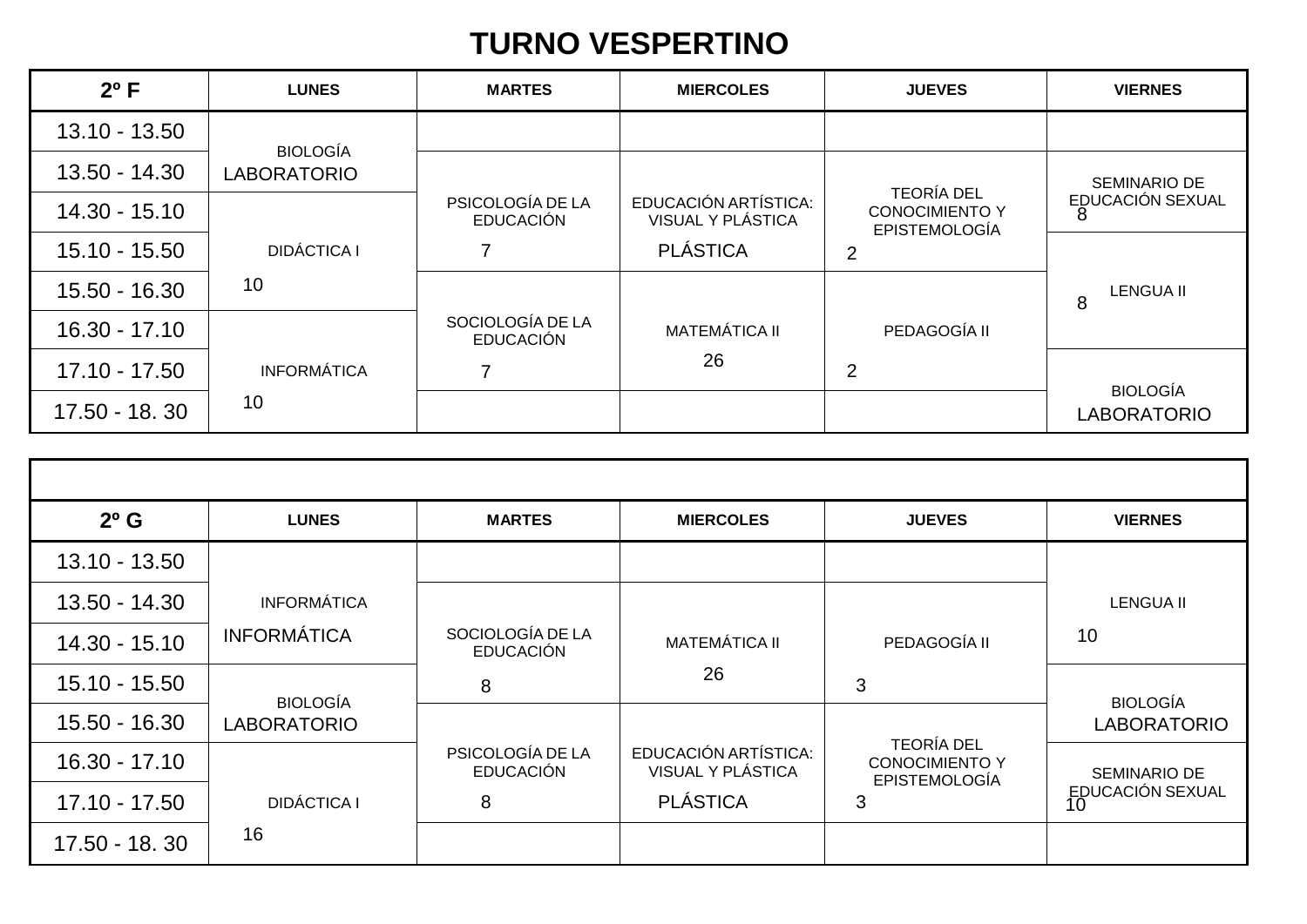## **TURNO NOCTURNO**

| $2^{\circ}$     | <b>LUNES</b>       | <b>MARTES</b>                           | <b>MIERCOLES</b>                                           | <b>JUEVES</b>                                                      | <b>VIERNES</b>                       |
|-----------------|--------------------|-----------------------------------------|------------------------------------------------------------|--------------------------------------------------------------------|--------------------------------------|
| $18.10 - 18.50$ |                    |                                         |                                                            |                                                                    |                                      |
| 18.50 - 19.30   | <b>LENGUA II</b>   |                                         |                                                            |                                                                    |                                      |
| 19.30 - 20.10   | 2                  | <b>MATEMÁTICA II</b>                    | PSICOLOGÍA DE LA<br><b>EDUCACIÓN</b>                       | PEDAGOGÍA II                                                       | SOCIOLOGÍA DE LA<br><b>EDUCACIÓN</b> |
| $20.10 - 20.50$ |                    | 9                                       | 3                                                          |                                                                    |                                      |
| $20.50 - 21,30$ | <b>INFORMÁTICA</b> | <b>BIOLOGÍA</b>                         |                                                            |                                                                    |                                      |
| $21.30 - 22.10$ | <b>INFORMÁTICA</b> | <b>LABORATORIO</b>                      | <b>EDUCACIÓN</b><br><b>ARTÍSTICA: VISUAL</b><br>Y PLÁSTICA | <b>TEORÍA DEL</b><br><b>CONOCIMIENTO Y</b><br><b>EPISTEMOLOGÍA</b> | <b>DIDÁCTICA I</b>                   |
| $22.10 - 22.50$ | <b>BIOLOGÍA</b>    | <b>SEMINARIO DE</b><br><b>EDUCACIÓN</b> | <b>PLÁSTICA</b>                                            |                                                                    |                                      |
| 22.50 - 23 30   | <b>LABORATORIO</b> | <b>SEXUAL</b><br>8                      |                                                            |                                                                    |                                      |

| $2^{\circ}$ J   | <b>LUNES</b>       | <b>MARTES</b>         | <b>MIERCOLES</b>                       | <b>JUEVES</b>                                 | <b>VIERNES</b>                       |
|-----------------|--------------------|-----------------------|----------------------------------------|-----------------------------------------------|--------------------------------------|
| $18.10 - 18.50$ |                    | SEMINARIO DE          |                                        |                                               |                                      |
| $18.50 - 19.30$ | <b>DIDÁCTICA I</b> | EDUCACIÓN SEXUAL<br>8 | <b>EDUCACIÓN</b>                       | <b>TEORÍA DEL</b>                             |                                      |
| 19.30 - 20.10   | 21<br>17           | <b>BIOLOGÍA</b>       | ARTÍSTICA: VISUAL Y<br><b>PLÁSTICA</b> | <b>CONOCIMIENTO Y</b><br><b>EPISTEMOLOGÍA</b> | <b>INFORMÁTICA</b>                   |
| $20.10 - 20.50$ | <b>BIOLOGÍA</b>    | <b>LABORATORIO</b>    | <b>PLÁSTICA</b>                        | 2                                             | <b>INFORMÁTICA</b>                   |
| $20.50 - 21,30$ | <b>LABORATORIO</b> |                       |                                        |                                               |                                      |
| $21.30 - 22.10$ |                    | <b>MATEMÁTICA II</b>  | PSICOLOGÍA DE LA<br><b>EDUCACIÓN</b>   | PEDAGOGÍA II                                  | SOCIOLOGÍA DE LA<br><b>EDUCACIÓN</b> |
| $22.10 - 22.50$ | <b>LENGUA II</b>   | 9                     | 3                                      | $\overline{2}$                                | 24                                   |
| 22.50 - 23 30   | 15                 |                       |                                        |                                               |                                      |
|                 |                    |                       |                                        |                                               |                                      |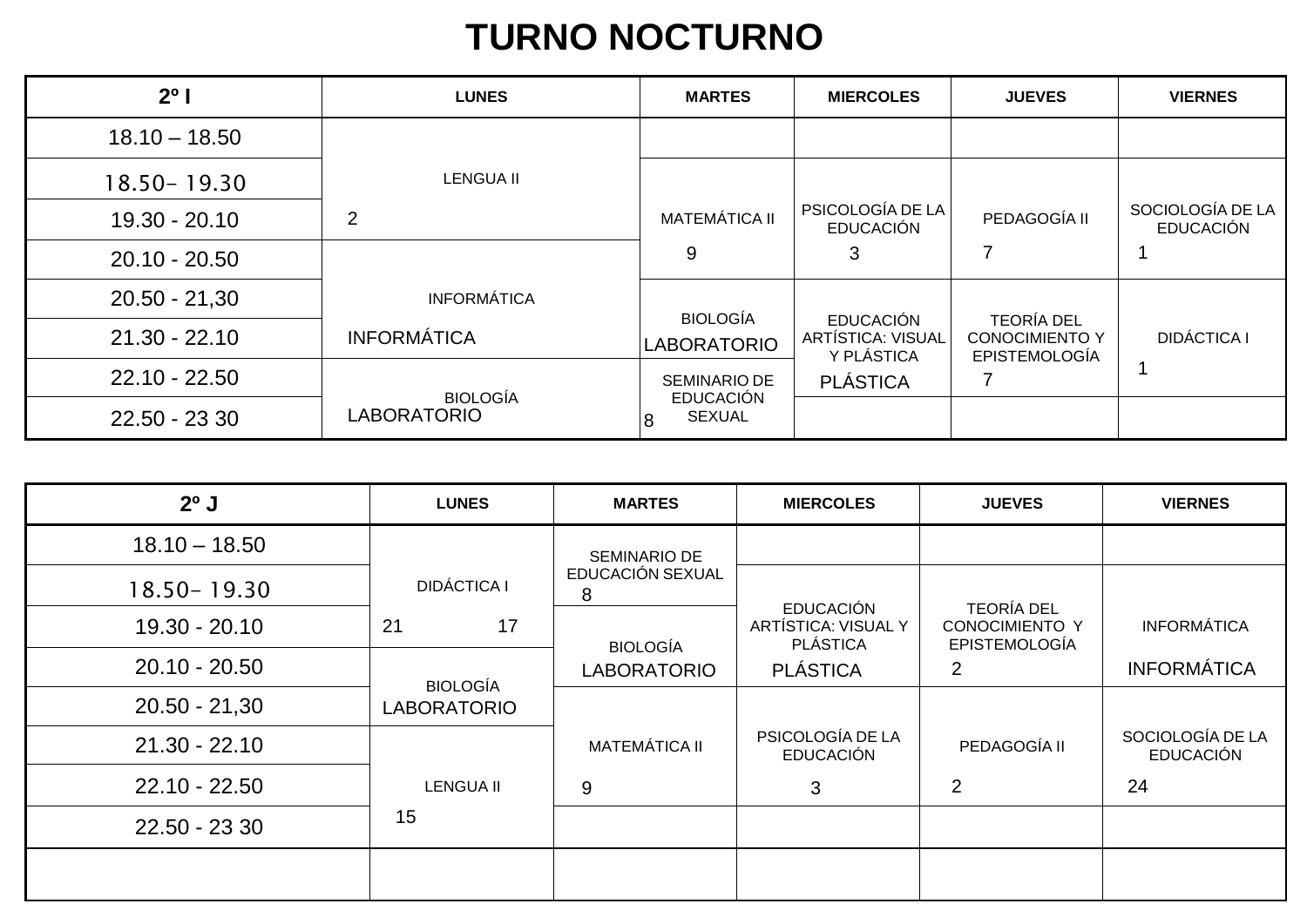| $2^{\circ}$ K   | <b>LUNES</b>         | <b>MARTES</b>      | <b>MIERCOLES</b>      | <b>JUEVES</b>                        | <b>VIERNES</b>                                             |
|-----------------|----------------------|--------------------|-----------------------|--------------------------------------|------------------------------------------------------------|
| $18.10 - 18.50$ |                      |                    |                       |                                      | <b>BIOLOGÍA</b>                                            |
| 18.50 - 19.30   |                      |                    | <b>SEMINARIO DE</b>   |                                      | <b>LABORATPRIO</b>                                         |
| $19.30 - 20.10$ | <b>MATEMÁTICA II</b> | <b>DIDÁCTICA I</b> | EDUCACIÓN SEXUAL<br>6 | PSICOLOGÍA DE LA<br><b>EDUCACIÓN</b> | <b>TEORÍA DEL</b>                                          |
| $20.10 - 20.50$ | 3                    | 16<br>15           | <b>BIOLOGÍA</b>       | 4                                    | <b>CONOCIMIENTO Y</b><br><b>EPISTEMOLOGÍA</b>              |
| $20.50 - 21,30$ |                      |                    | <b>LABORATORIO</b>    |                                      | 11                                                         |
| $21.30 - 22.10$ | PEDAGOGÍA II         | <b>LENGUA I</b>    |                       | SOCIOLOGÍA DE LA<br><b>EDUCACIÓN</b> |                                                            |
| $22.10 - 22.50$ | 3                    | 6                  | <b>INFORMÁTICA</b>    | 4                                    | <b>EDUCACIÓN</b><br>ARTÍSTICA: VISUAL Y<br><b>PLÁSTICA</b> |
| 22.50 - 23 30   |                      |                    | <b>INFORMÁTICA</b>    |                                      | <b>PLÁSTICA</b>                                            |

| $2^{\circ}$ L   | <b>LUNES</b>         | <b>MARTES</b>      | <b>MIERCOLES</b>   | <b>JUEVES</b>                        | <b>VIERNES</b>                                                     |
|-----------------|----------------------|--------------------|--------------------|--------------------------------------|--------------------------------------------------------------------|
| $18.10 - 18.50$ |                      | <b>BIOLOGÍA</b>    |                    |                                      | SEMINARIO DE<br><b>EDUCACIÓN</b>                                   |
| $18.50 - 19.30$ |                      | <b>LABORATORIO</b> |                    |                                      | <b>SEXUAL</b><br>$\overline{2}$                                    |
| 19.30 - 20.10   | PEDAGOGÍA II         |                    | <b>INFORMÁTICA</b> | SOCIOLOGÍA DE LA<br><b>EDUCACIÓN</b> | <b>EDUCACIÓN</b>                                                   |
| $20.10 - 20.50$ | 6                    | <b>LENGUA II</b>   | <b>INFORMÁTICA</b> | 10                                   | ARTÍSTICA: VISUAL<br>Y PLÁSTICA                                    |
| $20.50 - 21,30$ |                      | 18                 | <b>BIOLOGÍA</b>    |                                      | <b>PLÁSTICA</b>                                                    |
| $21.30 - 22.10$ | <b>MATEMÁTICA II</b> |                    | 15                 | PSICOLOGÍA DE LA<br><b>EDUCACIÓN</b> |                                                                    |
| $22.10 - 22.50$ | 6                    | <b>DIDÁCTICA I</b> |                    | 10                                   | <b>TEORÍA DEL</b><br><b>CONOCIMIENTO Y</b><br><b>EPISTEMOLOGÍA</b> |
| 22.50 - 23 30   |                      | 18                 |                    |                                      | $\overline{2}$                                                     |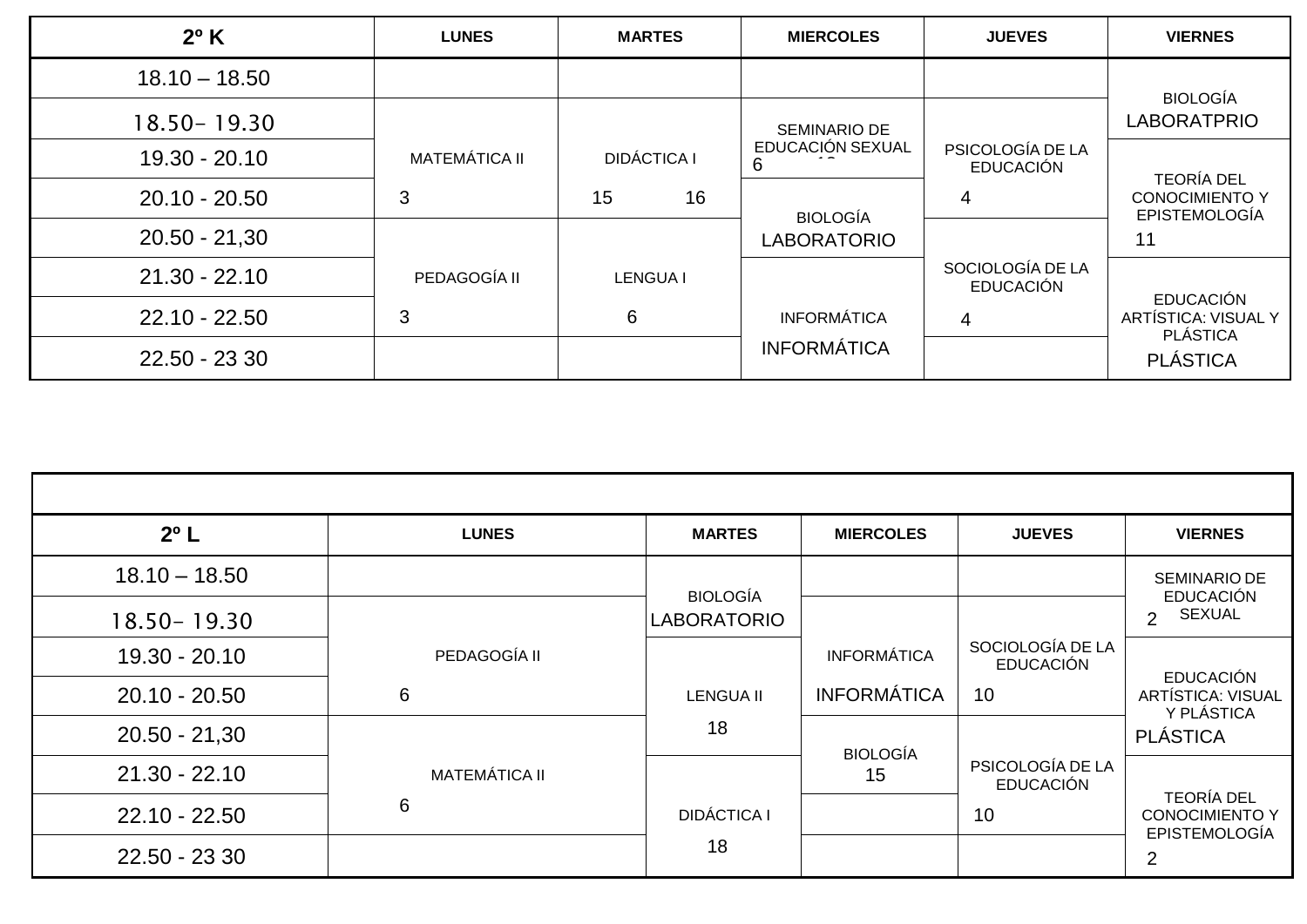|                  | <b>TURNO MATUTINO</b>                             |                                       |                                           |                                          |                                            |                                   |  |  |
|------------------|---------------------------------------------------|---------------------------------------|-------------------------------------------|------------------------------------------|--------------------------------------------|-----------------------------------|--|--|
| 3 <sup>o</sup> A | <b>LUNES</b>                                      | <b>MARTES</b>                         | <b>MIERCOLES</b>                          | <b>JUEVES</b>                            | <b>VIERNES</b>                             | <b>VIERNES</b>                    |  |  |
| $7.30 - 8.15$    | EXPRESIÓN MUSICAL                                 |                                       |                                           |                                          |                                            |                                   |  |  |
| $8.15 - 9.00$    | 9                                                 | <b>CIENCIAS SOCIALES</b><br>6         | <b>HISTORIA DE LA</b><br><b>EDUCACIÓN</b> | <b>INVESTIGACIÓN</b><br><b>EDUCATIVA</b> | <b>TALLER DE</b><br><b>GEOGRAFÍA</b>       | <b>TALLER DE</b><br><b>LENGUA</b> |  |  |
| $9.00 - 9.45$    |                                                   | <b>EXPRESIÓN</b>                      | 13                                        | 7                                        | 24                                         |                                   |  |  |
| $9.45 - 10.30$   | <b>CIENCIAS NATURALES</b><br><b>AUDITORIO</b>     | <b>CORPORAL</b><br><b>EXPRESIONES</b> |                                           | <b>PSICOMOTRICIDAD</b>                   |                                            |                                   |  |  |
| $10.30 - 11.15$  | <b>PRODUCCIÓN</b><br><b>INTELECTUAL Y ESTILOS</b> | EDUCACIÓN E<br>INTEGRACIÓN DE LAS     | <b>DIDÁCTICA</b>                          | <b>SALÓN EXPRESIONES</b>                 | <b>TALLER DE</b><br><b>MATEMÁTICA</b>      |                                   |  |  |
| $11.15 - 12.00$  | DE COMUNICACIÓN                                   | TECNOLOGÍAS<br><b>DIGITALES</b>       | 15<br>17<br>16                            |                                          | 24                                         |                                   |  |  |
| 12.00 - 12.45    | <b>AUDITORIO</b>                                  | <b>AUDITORIO</b>                      |                                           |                                          | <b>SEMINARIO DE</b><br><b>EDUCACIÓN EN</b> |                                   |  |  |
| $12.45 - 13.30$  |                                                   |                                       |                                           |                                          | DD.HH.<br>24                               |                                   |  |  |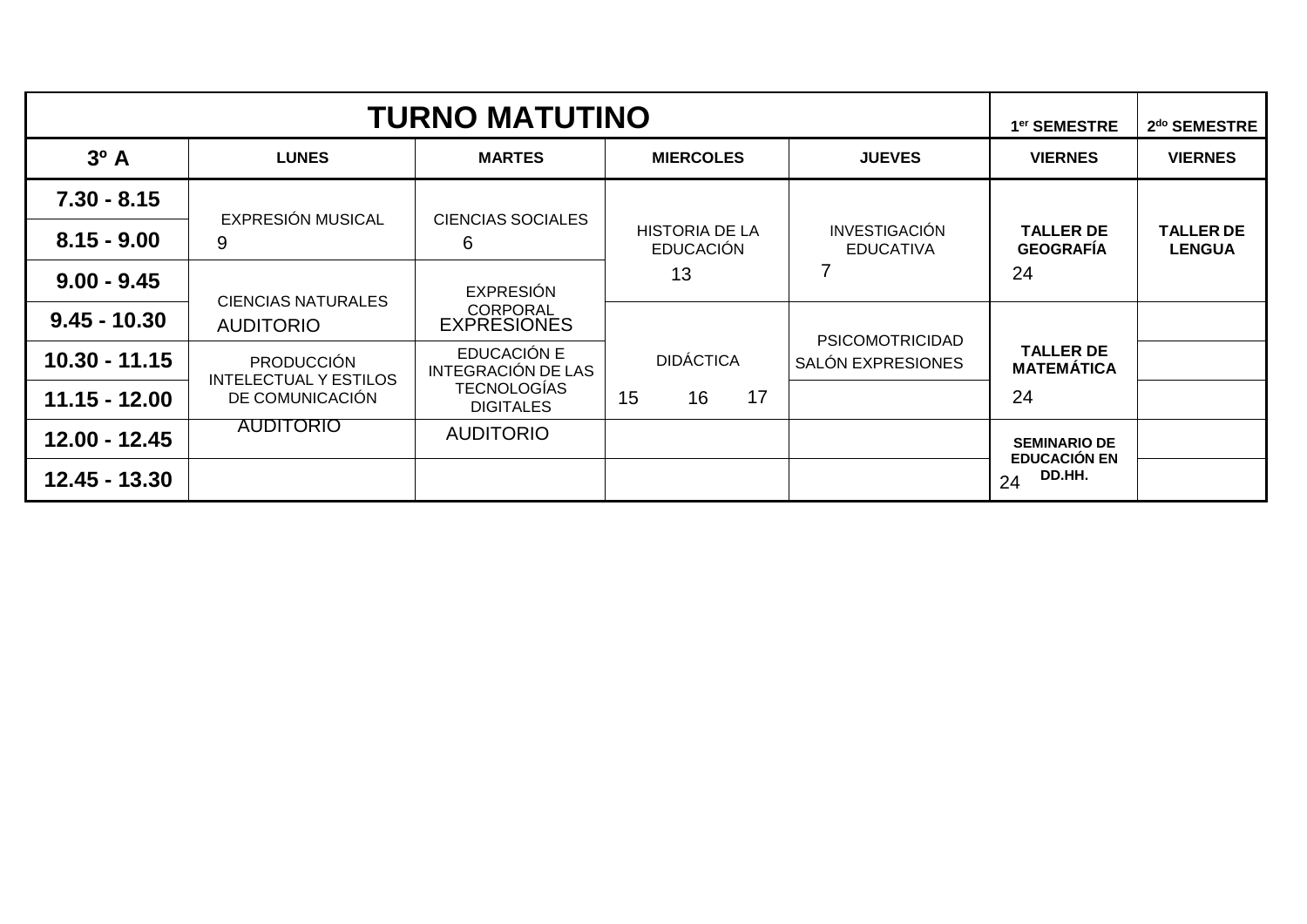|                 |                                          |                                                            |                                           |                                          | 1 <sup>er</sup> SEMESTRE              | 2 <sup>do</sup> SEMESTRE          |
|-----------------|------------------------------------------|------------------------------------------------------------|-------------------------------------------|------------------------------------------|---------------------------------------|-----------------------------------|
| $3^{\circ}$ B   | <b>LUNES</b>                             | <b>MARTES</b>                                              | <b>MIERCOLES</b>                          | <b>JUEVES</b>                            | <b>VIERNES</b>                        | <b>VIERNES</b>                    |
| $7.30 - 8.15$   | <b>PRODUCCIÓN INTELECTUAL</b>            | EDUCACIÓN E<br>INTEGRACIÓN DE LAS                          |                                           | SALÓN EXPRESEIONES                       |                                       |                                   |
| $8.15 - 9.00$   | Y ESTILOS DE<br>6<br><b>COMUNICACIÓN</b> | <b>TECNOLOGÍAS</b><br><b>DIGITALES</b>                     | <b>DIDÁCTICA</b>                          | <b>PSICOMOTRICIDAD</b>                   | <b>TALLER DE</b><br><b>MATEMÁTICA</b> |                                   |
| $9.00 - 9.45$   | EXPRESIÓN MUSICAL                        | <del>TNF</del> ORMÁTIĆA - 18 ¯<br><b>CIENCIAS SOCIALES</b> | 16<br>15                                  |                                          | 6                                     |                                   |
| $9.45 - 10.30$  | 6                                        | 18                                                         |                                           |                                          |                                       |                                   |
| $10.30 - 11.15$ | <b>CIENCIAS NATURALES</b>                | <b>EXPRESIÓN</b>                                           | <b>HISTORIA DE LA</b><br><b>EDUCACIÓN</b> | <b>INVESTIGACIÓN</b><br><b>EDUCATIVA</b> | <b>TALLER DE</b><br><b>GEOGRAFIA</b>  | <b>TALLER DE</b><br><b>LENGUA</b> |
| $11.15 - 12.00$ | 6                                        | <b>CORPORAL</b><br><b>EXPRESIONES</b>                      | 13                                        | 23                                       | 6                                     |                                   |
| 12.00 - 12.45   | SEMINARIO DE EDUCACIÓN EN                |                                                            |                                           |                                          |                                       |                                   |
| 12.45 - 13.30   | DD.HH.<br>6                              |                                                            |                                           |                                          |                                       |                                   |

|                 |                                                |                                            |                                          |                                           | 1 <sup>er</sup> SEMESTRE                   | 2 <sup>do</sup> SEMESTRE              |
|-----------------|------------------------------------------------|--------------------------------------------|------------------------------------------|-------------------------------------------|--------------------------------------------|---------------------------------------|
| $3^{\circ}$ C   | <b>LUNES</b>                                   | <b>MARTES</b>                              | <b>MIERCOLES</b>                         | <b>JUEVES</b>                             | <b>VIERNES</b>                             | <b>VIERNES</b>                        |
| $7.30 - 8.15$   | <b>CIENCIAS NATURALES</b>                      | EXPRESIÓN CORPORAL                         |                                          |                                           |                                            |                                       |
| $8.15 - 9.00$   | 26                                             | <b>EXPRESIONES</b>                         | <b>INVESTIGACIÓN</b><br><b>EDUCATIVA</b> | <b>DIDÁCTICA</b>                          | <b>SEMINARIO DE</b><br><b>EDUCACIÓN EN</b> | <b>TALLER DE</b><br><b>MATEMÁTICA</b> |
| $9.00 - 9.45$   | EDUCACIÓN E<br>26<br><b>INTEGRACIÓN DE LAS</b> | <b>CIENCIAS SOCIALES</b>                   | 17                                       | 25<br>24                                  | DD.HH.<br>22                               |                                       |
| $9.45 - 10.30$  | <b>TECNOLOGÍAS DIGITALES</b>                   | 8                                          | <b>PSICOMOTRICIDAD</b>                   |                                           |                                            |                                       |
| $10.30 - 11.15$ | <b>EXPRESIÓN MUSICAL</b>                       | <b>PRODUCCIÓN</b><br><b>INTELECTUAL Y</b>  | 2 <sup>do</sup> SEMESTRE                 | <b>HISTORIA DE LA</b><br><b>EDUCACIÓN</b> | <b>TALLER DE</b><br><b>LENGUA</b>          | <b>TALLER DE</b><br><b>GEOGRAFIA</b>  |
| $11.15 - 12.00$ | 26                                             | <b>ESTILOS DE</b><br><b>COMUNICACIÓN 8</b> |                                          | 26                                        | 22                                         |                                       |
| 12.00 - 12.45   |                                                |                                            |                                          |                                           |                                            |                                       |
| 12.45 - 13.30   |                                                |                                            |                                          |                                           |                                            |                                       |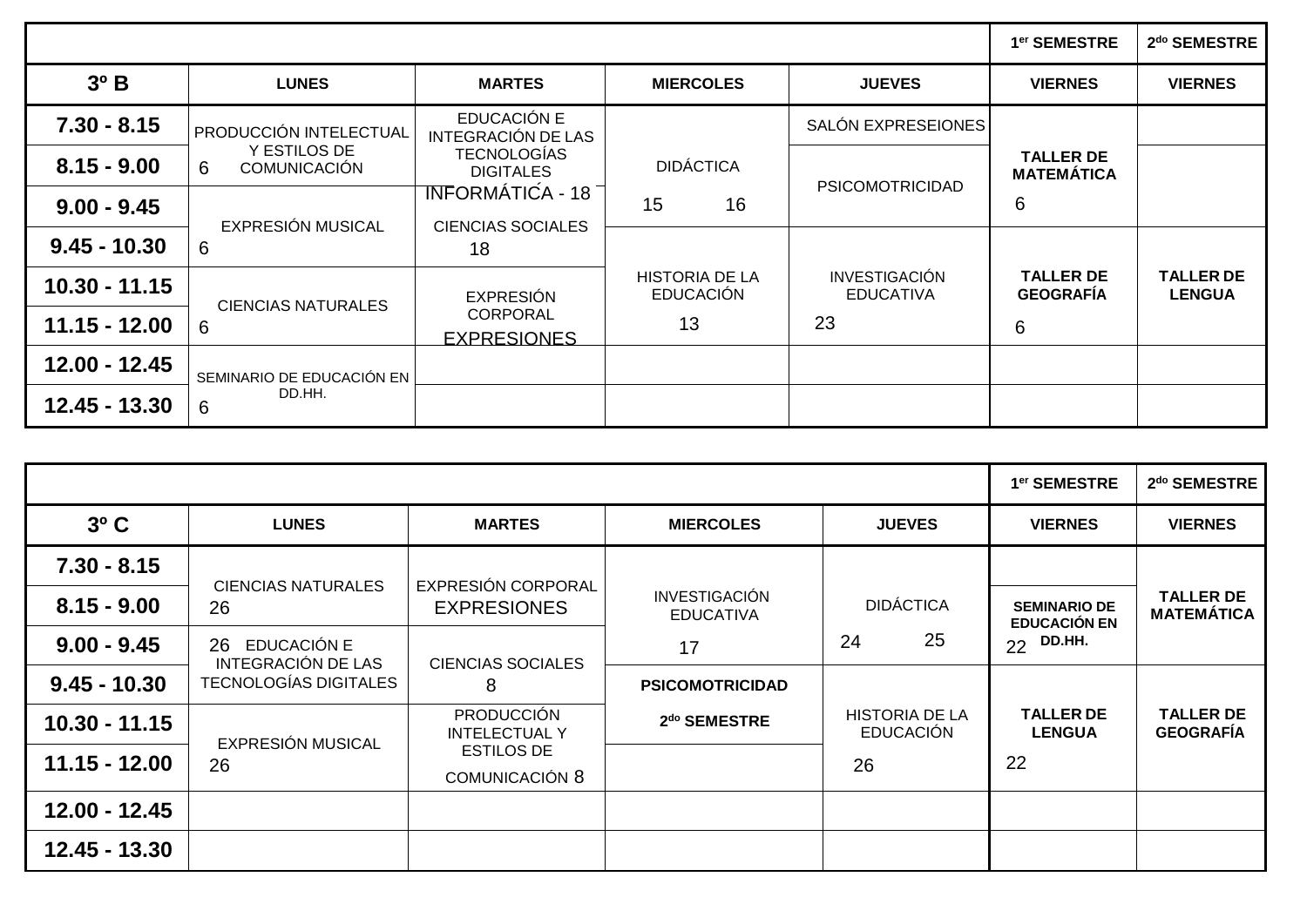|                 | <b>TURNO VESPERTINO</b>                           |                                       |                                           |                                          |                                       |                                      |  |
|-----------------|---------------------------------------------------|---------------------------------------|-------------------------------------------|------------------------------------------|---------------------------------------|--------------------------------------|--|
| $3^{\circ}$ F   | <b>LUNES</b>                                      | <b>MARTES</b>                         | <b>MIERCOLES</b>                          | <b>JUEVES</b>                            | <b>VIERNES</b>                        | <b>VIERNES</b>                       |  |
| $13.10 - 13.50$ |                                                   |                                       |                                           |                                          |                                       |                                      |  |
| 13.50 - 14.30   | <b>EXPRESIÓN MUSICAL</b>                          | <b>CIENCIAS SOCIALES</b>              |                                           |                                          |                                       |                                      |  |
| 14.30 - 15.10   |                                                   | 23                                    | <b>HISTORIA DE LA</b><br><b>EDUCACIÓN</b> | <b>INVESTIGACIÓN</b><br><b>EDUCATIVA</b> | <b>TALLER DE</b><br><b>LENGUA</b>     |                                      |  |
| 15.10 - 15.50   | EDUCACIÓN E<br>INTEGRACIÓN DE LAS                 | <b>EXPRESIÓN</b>                      | 8                                         | 26                                       | 11                                    |                                      |  |
| 15.50 - 16.30   | TECNOLOGÍAS DIGITALES<br><u>INFORMÁTICA</u>       | <b>CORPORAL</b><br><b>EXPRESIONES</b> | <b>PSICOMOTRICIDAD</b>                    |                                          |                                       |                                      |  |
| 16.30 - 17.10   | <b>PRODUCCIÓN</b><br><b>INTELECTUAL Y ESTILOS</b> | <b>CIENCIAS NATURALES</b>             | 1 <sup>er</sup> SEMESTRE<br>8             | <b>DIDÁCTICA</b>                         | <b>TALLER DE</b><br><b>MATEMÁTICA</b> | <b>TALLER DE</b><br><b>GEOGRAFIA</b> |  |
| 17.10 - 17.50   | - DE COMUNICACIÓN                                 | 13                                    | SEMINARIO DE EDUCACIÓN                    | 26                                       | 11                                    |                                      |  |
| 17.50 - 18.30   |                                                   |                                       | EN DD.HH.<br>8                            |                                          |                                       |                                      |  |

| $3o$ G          | <b>LUNES</b>                             | <b>MARTES</b>                             | <b>MIERCOLES</b>                         | <b>JUEVES</b>                             | <b>VIERNES</b>                    | <b>VIERNES</b>                        |  |
|-----------------|------------------------------------------|-------------------------------------------|------------------------------------------|-------------------------------------------|-----------------------------------|---------------------------------------|--|
| 13.10 - 13.50   |                                          |                                           |                                          |                                           |                                   |                                       |  |
| 13.50 - 14.30   | <b>CIENCIAS NATURALES</b>                | <b>EXPRESIÓN</b>                          |                                          |                                           | <b>TALLER DE</b>                  |                                       |  |
| 14.30 - 15.10   | 8                                        | <b>CORPORAL</b><br><b>EXPRESIONES</b>     | <b>INVESTIGACIÓN</b><br><b>EDUCATIVA</b> | <b>DIDÁCTICA</b>                          | <b>GEOGRAFÍA</b>                  | <b>TALLER DE</b><br><b>MATEMÁTICA</b> |  |
| $15.10 - 15.50$ | EDUCACIÓN E<br><b>INTEGRACION DE LAS</b> | <b>CIENCIAS SOCIALES</b>                  | 4                                        | 25                                        | 17                                |                                       |  |
| 15.50 - 16.30   | TECNOLOGÍAS DIGITALES<br>INFORMÁTICA     | 23                                        | <b>PSICOMOTRICIDAD</b>                   |                                           |                                   |                                       |  |
| $16.30 - 17.10$ | EXPRESIÓN MUSICAL                        | <b>PRODUCCIÓN</b><br><b>INTELECTUAL Y</b> | 2 <sup>do</sup> SEMESTRE                 | <b>HISTORIA DE LA</b><br><b>EDUCACIÓN</b> | <b>TALLER DE</b><br><b>LENGUA</b> |                                       |  |
| $17.10 - 17.50$ | 8                                        | <b>ESTILOS DE</b><br>23<br>COMUNICACIÓN   | SEMINARIO DE EDUCACIÓN<br>EN DD.HH.      | 25                                        | 17                                |                                       |  |
| 17.50 - 18.30   |                                          |                                           | 2 do SEMESTRE                            |                                           |                                   |                                       |  |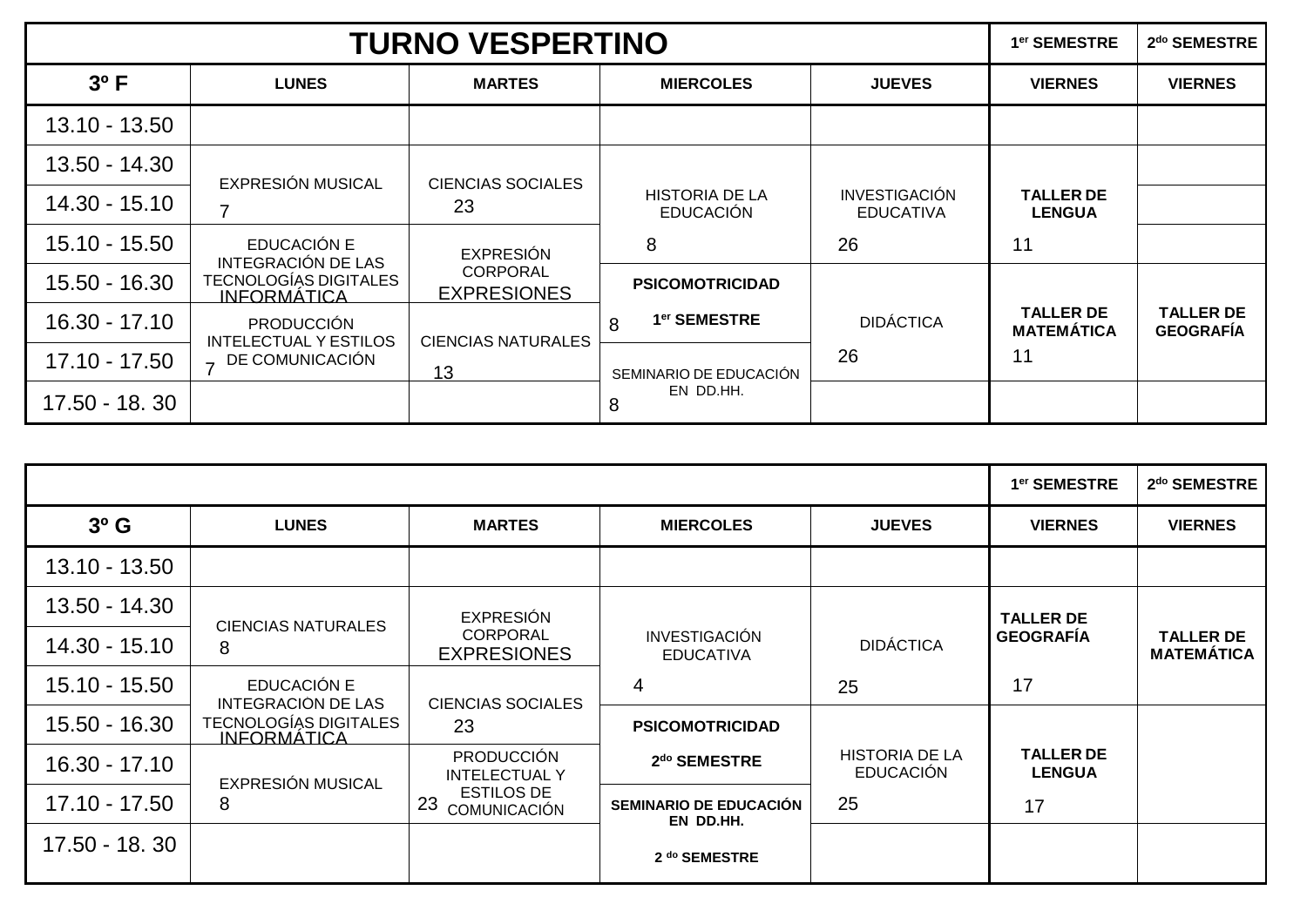|                 |                          | <b>TURNO NOCTURNO</b>                     |                                          |                                 | 1er SEMESTRE                               | 2 <sup>do</sup> SEMESTRE              |
|-----------------|--------------------------|-------------------------------------------|------------------------------------------|---------------------------------|--------------------------------------------|---------------------------------------|
| $3^{\circ}$     | <b>LUNES</b>             | <b>MARTES</b>                             | <b>MIERCOLES</b>                         | <b>JUEVES</b>                   | <b>VIERNES</b>                             | <b>VIERNES</b>                        |
| $18.10 - 18.50$ |                          |                                           |                                          |                                 |                                            |                                       |
| $18.50 - 19.30$ |                          | <b>CIENCIAS SOCIALES</b>                  |                                          |                                 |                                            |                                       |
| 19.30 - 20.10   | <b>DIDÁCTICA</b>         | 3                                         | EXPRESIÓN CORPORAL                       | <b>PSICOMOTRICIDAD</b>          |                                            | <b>TALLER DE</b><br><b>LENGUA</b>     |
| $20.10 - 20.50$ | 20<br>19                 | <b>PRODUCCIÓN</b><br><b>INTELECTUAL Y</b> | <b>EXPRESIONES</b>                       | 2 <sup>do</sup> SEMESTRE        | <b>SEMINARIO DE</b><br><b>EDUCACIÓN EN</b> |                                       |
| $20.50 - 21,30$ |                          | <b>ESTILOS DE</b><br>COMUNICACIÓN 3       |                                          | <b>CIENCIAS</b>                 | DD.HH.<br>20                               |                                       |
| $21.30 - 22.10$ | HISTORIA DE LA EDUCACIÓN | EDUCACIÓN E<br>INTEGRACIÓN DE LAS         | <b>INVESTIGACIÓN</b><br><b>EDUCATIVA</b> | <b>NATURALES</b><br>LABORATORIO |                                            | <b>TALLER DE</b><br><b>MATEMÁTICA</b> |
| $22.10 - 22.50$ |                          | <b>TECNOLOGIAS</b><br><b>DIGITALES</b>    | $\overline{7}$                           | <b>EXPRESIÓN</b>                | <b>TALLER DE</b><br><b>GEOGRAFIA</b>       |                                       |
| 22.50 - 23 30   |                          | <b>INFORMÁTICA</b>                        |                                          | <b>MUSICAL</b><br>18            | 20                                         |                                       |

|                 |                                                       |                                       |                                           |                                          | 1 <sup>er</sup> SEMESTRE              | 2 <sup>do</sup> SEMESTRE                   |
|-----------------|-------------------------------------------------------|---------------------------------------|-------------------------------------------|------------------------------------------|---------------------------------------|--------------------------------------------|
| $30$ J          | <b>LUNES</b>                                          | <b>MARTES</b>                         | <b>MIERCOLES</b>                          | <b>JUEVES</b>                            | <b>VIERNES</b>                        | <b>VIERNES</b>                             |
| $18.10 - 18.50$ |                                                       |                                       |                                           |                                          |                                       |                                            |
| 18.50-19.30     | <b>PSICOMOTRICIDAD</b>                                | <b>CIENCIAS SOCIALES</b>              |                                           |                                          |                                       | <b>TALLER DE</b><br><b>GEOGRAFÍA</b>       |
| 19.30 - 20.10   | 1 <sup>er</sup> SEMESTRE                              | 23                                    | <b>HISTORIA DE LA</b><br><b>EDUCACIÓN</b> | <b>INVESTIGACIÓN</b><br><b>EDUCATIVA</b> | <b>TALLER DE</b><br><b>MATEMÁTICA</b> |                                            |
| $20.10 - 20.50$ | EXPRESIÓN MUSICAL                                     | <b>CIENCIAS</b>                       | 9                                         | 11                                       | 6                                     | <b>SEMINARIO DE</b><br><b>EDUCACIÓN EN</b> |
| $20.50 - 21,30$ | 4                                                     | <b>NATURALES</b><br>23                |                                           | EDUCACIÓN E<br>INTEGRACIÓN DE LAS        |                                       | DD.HH.                                     |
| $21.30 - 22.10$ | PRODUCCIÓN INTELECTUAL                                | <b>EXPRESIÓN</b>                      | <b>DIDÁCTICA</b>                          | <b>TECNOLOGÍAS</b><br><b>DIGITALES</b>   | <b>TALLER DE</b><br><b>LENGUA</b>     |                                            |
| $22.10 - 22.50$ | Y ESTILOS DE<br><b>COMUNICACIÓN</b><br>$\overline{4}$ | <b>CORPORAL</b><br><b>EXPRESIONES</b> | 9                                         | <b>INFORMÁTICA</b>                       | 6                                     |                                            |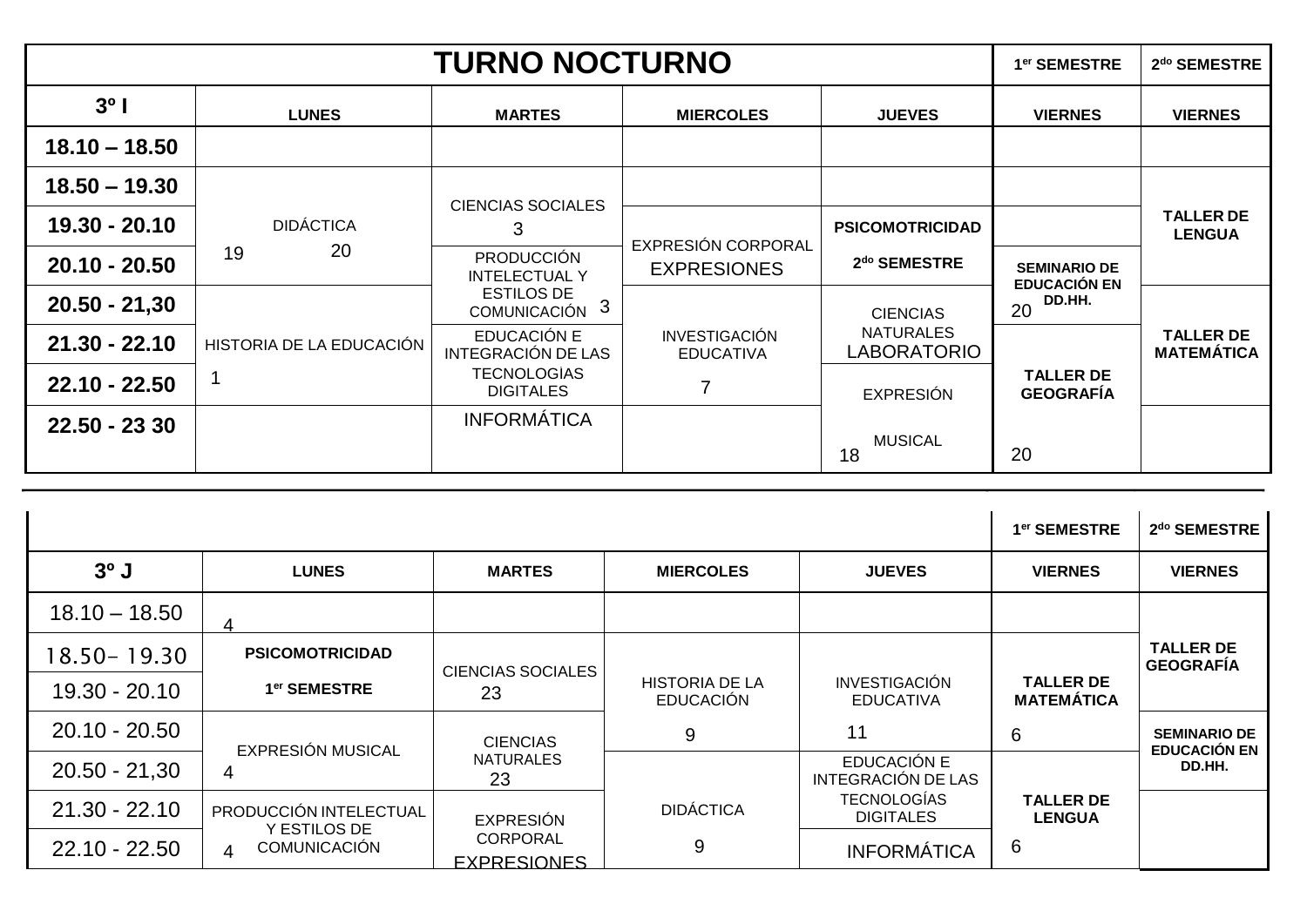| 22.50 - 23 30 |  |  |  |
|---------------|--|--|--|
|               |  |  |  |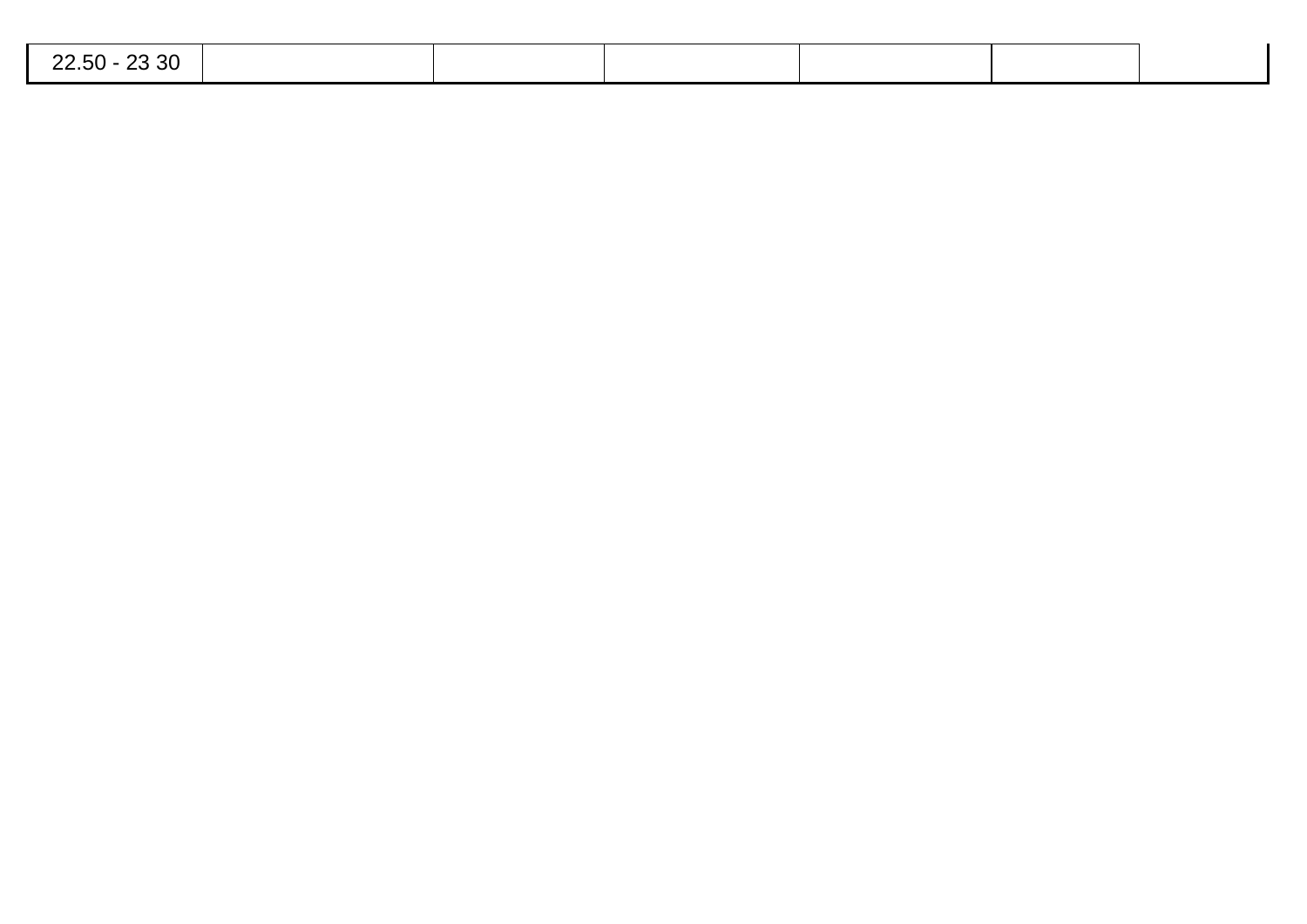|                 |                           |                                               |                                           |                                   | 1 <sup>er</sup> SEMESTRE                   | 2 <sup>do</sup> SEMESTRE              |
|-----------------|---------------------------|-----------------------------------------------|-------------------------------------------|-----------------------------------|--------------------------------------------|---------------------------------------|
| $3^{\circ}$ K   | <b>LUNES</b>              | <b>MARTES</b>                                 | <b>MIERCOLES</b>                          | <b>JUEVES</b>                     | <b>VIERNES</b>                             | <b>VIERNES</b>                        |
| $18.10 - 18.50$ |                           |                                               |                                           |                                   |                                            |                                       |
| 18.50 - 19.30   | <b>PSICOMOTRICIDAD</b>    | EDUCACIÓN e INTEGRACIÓN<br>de las TECNOLOGÍAS |                                           |                                   |                                            |                                       |
| 19.30 - 20.10   | 2 <sup>do</sup> SEMESTRE  | <b>DIGITALES</b><br><b>INFORMATICA</b>        | <b>INVESTIGACIÓN</b><br><b>EDUCATIVA</b>  | <b>DIDÁCTICA</b>                  |                                            | <b>TALLER DE</b><br><b>MATEMÁTICA</b> |
| $20.10 - 20.50$ | <b>CIENCIAS NATURALES</b> | <b>CIENCIAS SOCIALES</b>                      | 18                                        | 17<br>16                          | <b>TALLER DE</b><br><b>GEOGRAFÍA</b>       |                                       |
| $20.50 - 21,30$ | $\overline{2}$            | 24                                            |                                           | <b>EXPRESIÓN</b>                  | 21                                         |                                       |
| $21.30 - 22.10$ | <b>EXPRESIÓN MUSICAL</b>  | <b>PRODUCCIÓN</b><br><b>INTELECTUAL Y</b>     | <b>HISTORIA DE LA</b><br><b>EDUCACIÓN</b> | <b>CORPORAL</b><br><b>EVENTOS</b> | <b>SEMINARIO DE</b><br><b>EDUCACIÓN EN</b> | <b>TALLER DE</b><br><b>LENGUA</b>     |
| $22.10 - 22.50$ | $\overline{2}$            | <b>ESTILOS DE</b><br>COMUNICACIÓN 24          | 18                                        |                                   | $21$ DD.HH.                                |                                       |
| 22.50 - 23 30   |                           |                                               |                                           |                                   |                                            |                                       |

|                 |                          |                                       |                                                                           |                                            | 1 <sup>er</sup> SEMESTRE              | 2 <sup>do</sup> SEMESTRE                   |
|-----------------|--------------------------|---------------------------------------|---------------------------------------------------------------------------|--------------------------------------------|---------------------------------------|--------------------------------------------|
| $3^o$ L         | <b>LUNES</b>             | <b>MARTES</b>                         | <b>MIERCOLES</b>                                                          | <b>JUEVES</b>                              | <b>VIERNES</b>                        | <b>VIERNES</b>                             |
| $18.10 - 18.50$ |                          |                                       |                                                                           |                                            |                                       |                                            |
| 18.50-19.30     |                          |                                       | EDUCACIÓN E<br>INTEGRACIÓN DE LAS                                         |                                            |                                       | <b>SEMINARIO DE</b><br><b>EDUCACIÓN EN</b> |
| 19.30 - 20.10   | HISTORIA DE LA EDUCACIÓN | <b>EXPRESIÓN</b>                      | $TECNOLOGÍAS$<br>$T_{\text{C}}$ = $T_{\text{C}}$ = 23<br><b>DIGITALES</b> | <b>PSICOMOTRICIDAD</b>                     | <b>TALLER DE</b><br><b>LENGUA</b>     | DD.HH.                                     |
| $20.10 - 20.50$ | 7                        | <b>CORPORAL</b><br><b>EXPRESIONES</b> | <b>CIENCIAS NATURALES</b>                                                 | 1 <sup>er</sup> SEMESTRE<br><b>EVENTOS</b> | 10                                    |                                            |
| $20.50 - 21,30$ |                          | <b>EXPRESIÓN</b>                      | 23                                                                        |                                            |                                       | <b>TALLER DE</b><br><b>GEOGRAFIA</b>       |
| $21.30 - 22.10$ | <b>DIDÁCTICA</b>         | <b>MUSICAL</b><br>25                  | <b>PRODUCCIÓN</b><br><b>INTELECTUALY</b>                                  | <b>INVESTIGACIÓN</b><br><b>EDUCATIVA</b>   | <b>TALLER DE</b><br><b>MATEMÁTICA</b> |                                            |
| $22.10 - 22.50$ | 19<br>20                 |                                       | <b>ESTILOS DE</b><br><b>COMUNICACIÓN 23</b>                               | 11                                         | 10                                    |                                            |
| 22.50 - 23 30   |                          | <b>CIENCIAS SOCIALES</b><br>25        |                                                                           |                                            |                                       |                                            |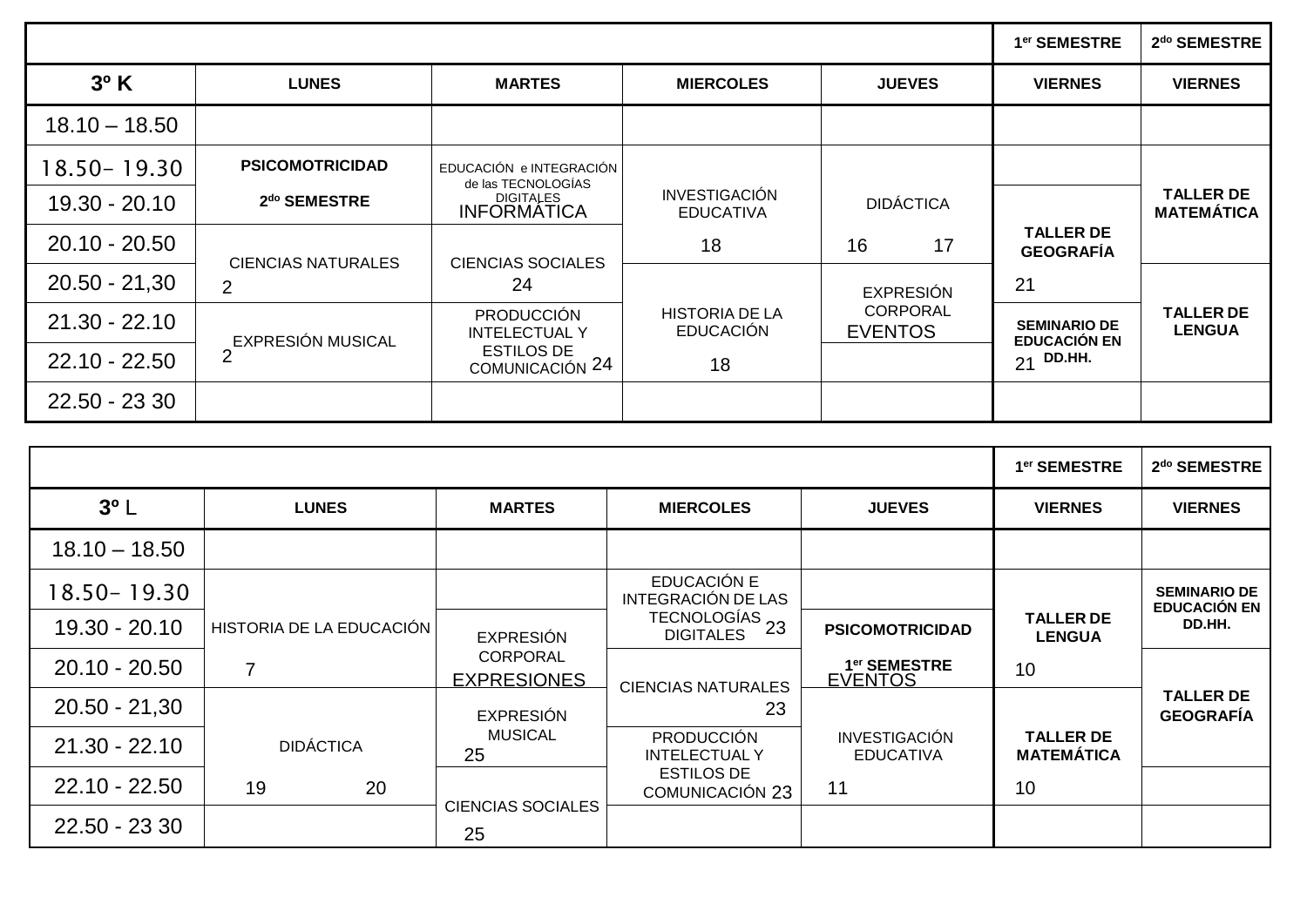| <b>TURNO MATUTINO</b> |                                     |                                           |                                     |                                      |                                    |                                                      |  |  |  |
|-----------------------|-------------------------------------|-------------------------------------------|-------------------------------------|--------------------------------------|------------------------------------|------------------------------------------------------|--|--|--|
| $4^{\circ}$ A         |                                     | <b>MARTES</b>                             |                                     | <b>MIERCOLES</b>                     | <b>JUEVES</b>                      | <b>VIERNES</b>                                       |  |  |  |
|                       | <b>LUNES</b>                        | <b>1.SEMESTRE</b><br>2º SEMESTRE          |                                     |                                      |                                    |                                                      |  |  |  |
| $7.30 - 8.15$         |                                     |                                           |                                     |                                      | <b>SEMINARIO</b>                   |                                                      |  |  |  |
| $8.15 - 9.00$         | FILOSOFÍA DE LA<br><b>EDUCACIÓN</b> | <b>TALLER DE</b><br><b>BIOLOGÍA</b>       |                                     |                                      | <b>HIGIENE Y</b><br>EDUCACIÓN PARA | <b>SEMINARIO</b><br><b>EDUCACIÓN</b><br><b>RURAL</b> |  |  |  |
| $9.00 - 9.45$         |                                     |                                           |                                     | <b>LITERATURA</b><br>7               | <b>LA SALUD</b><br>9               | 18                                                   |  |  |  |
| $9.45 - 10.30$        | <b>LEGISLACIÓN Y</b>                |                                           |                                     |                                      |                                    | <b>SEMINARIO</b>                                     |  |  |  |
| $10.30 - 11.15$       | ADMINISTRACIÓN<br><b>EDUCATIVA</b>  | <b>TALLER DE FÍSICO</b><br><b>QUÍMICA</b> | <b>TALLER DE</b><br><b>HISTORIA</b> | <b>LENGUAS</b><br><b>EXTRANJERAS</b> | <b>APPD</b>                        | APRENDIZAJE e                                        |  |  |  |
| $11.15 - 12.00$       |                                     |                                           |                                     | 7                                    | 9                                  | 18 INCLUSIÓN                                         |  |  |  |
| 12.00 - 12.45         |                                     |                                           |                                     |                                      |                                    |                                                      |  |  |  |

|                 | <b>LUNES</b>                        | <b>MARTES</b>                       |                                           | <b>MIERCOLES</b>                     | <b>JUEVES</b>                      | <b>VIERNES</b>                                        |
|-----------------|-------------------------------------|-------------------------------------|-------------------------------------------|--------------------------------------|------------------------------------|-------------------------------------------------------|
| $4^{\circ}$ B   |                                     | <b>1.SEMESTRE</b>                   | 2º SEMESTRE                               |                                      |                                    |                                                       |
| $7.30 - 8.15$   | <b>LEGISLACIÓN Y</b>                |                                     |                                           |                                      |                                    |                                                       |
| $8.15 - 9.00$   | ADMINISTRACIÓN<br><b>EDUCATIVA</b>  |                                     | <b>TALLER DE</b><br><b>BIOLOGÍA</b>       | <b>LENGUAS</b><br><b>EXTRANJERAS</b> | <b>APPD</b>                        | <b>SEMINARIO</b><br>APRENDIZAJE e<br><b>INCLUSIÓN</b> |
| $9.00 - 9.45$   | 8                                   |                                     |                                           | 18                                   | 18                                 | 19                                                    |
| $9.45 - 10.30$  |                                     |                                     |                                           | <b>LITERATURA</b>                    | <b>SEMINARIO</b>                   | <b>SEMINARIO</b>                                      |
| $10.30 - 11.15$ | FILOSOFÍA DE LA<br><b>EDUCACIÓN</b> | <b>TALLER DE</b><br><b>HISTORIA</b> | <b>TALLER DE FÍSICO</b><br><b>QUÍMICA</b> | 18                                   | <b>HIGIENE Y</b><br>EDUCACIÓN PARA | <b>EDUCACIÓN</b><br><b>RURAL</b>                      |
| $11.15 - 12.00$ | 8                                   | 13                                  |                                           |                                      | $1_{18}$ LA SALUD                  | 19                                                    |
| 12.00 - 12.45   |                                     |                                     |                                           |                                      |                                    |                                                       |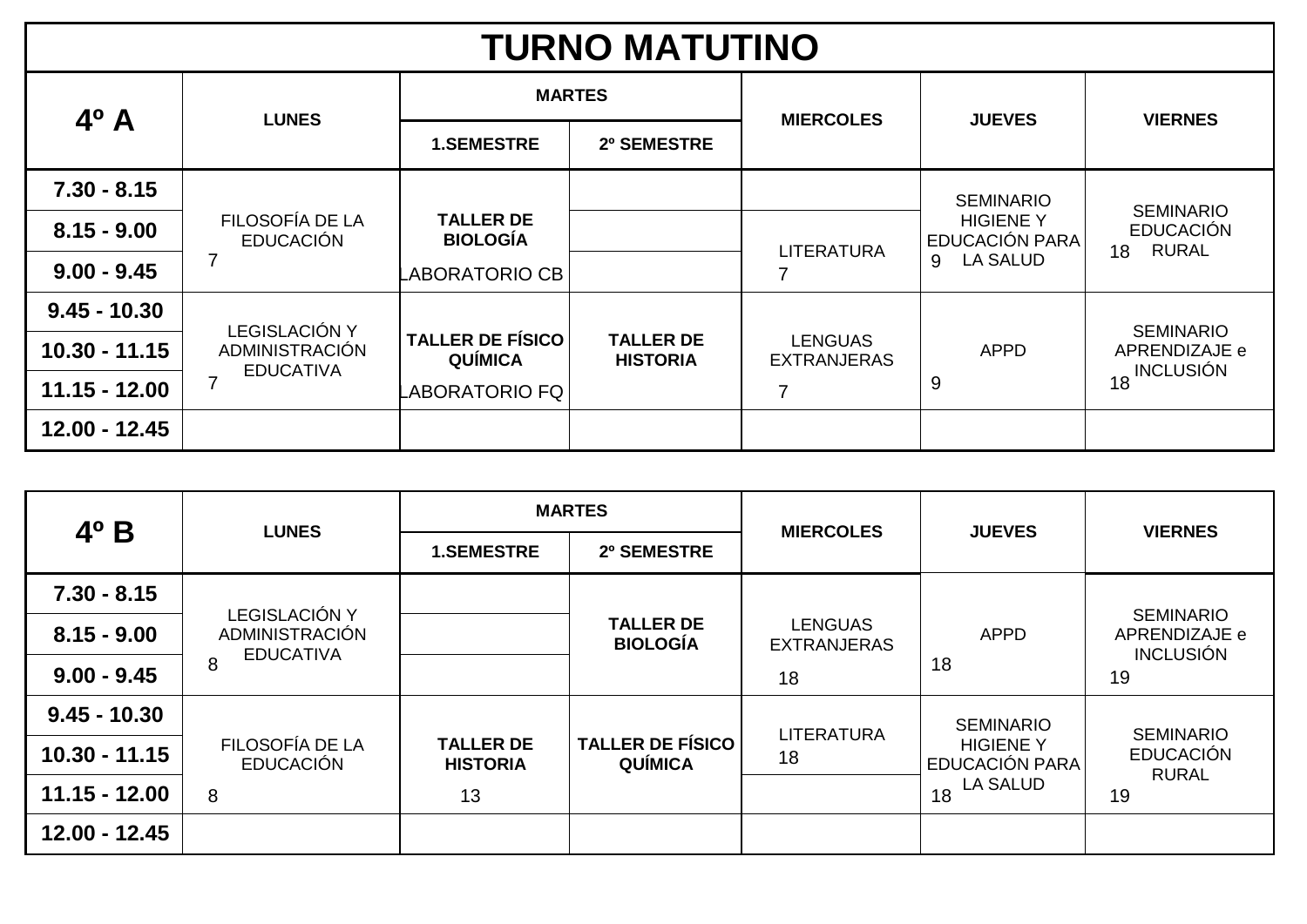## **TURNO VESPERTINO**

| $4^{\circ}$ F   | <b>LUNES</b>                        |                                     | <b>MARTES</b>                             |                   | <b>JUEVES</b>                             | <b>VIERNES</b>                    |
|-----------------|-------------------------------------|-------------------------------------|-------------------------------------------|-------------------|-------------------------------------------|-----------------------------------|
|                 |                                     | <b>1.SEMESTRE</b>                   | <b>MIERCOLES</b><br>2º SEMESTRE           |                   |                                           |                                   |
| $13.10 - 13.50$ |                                     |                                     |                                           |                   |                                           |                                   |
| 13.50 - 14.30   |                                     |                                     |                                           |                   | <b>SEMINARIO</b>                          | <b>SEMINARIO</b>                  |
| 14.30 - 15.10   | FILOSOFÍA DE LA<br><b>EDUCACIÓN</b> |                                     | <b>TALLER DE FÍSICO</b><br><b>QUÍMICA</b> | <b>APPD</b>       | <b>HIGIENE Y</b><br><b>EDUCACIÓN PARA</b> | <b>EDUCACIÓN</b><br><b>RURAL</b>  |
| 15.10 - 15.50   | 23                                  |                                     |                                           | 24                | <b>LA SALUD</b><br>18                     | 13                                |
| 15.50 - 16.30   | <b>LEGISLACIÓN Y</b>                |                                     |                                           | <b>LITERATURA</b> |                                           | <b>SEMINARIO</b>                  |
| 16.30 - 17.10   | ADMINISTRACIÓN<br><b>EDUCATIVA</b>  | <b>TALLER DE</b><br><b>HISTORIA</b> | <b>TALLER DE</b><br><b>BIOLOGÍA</b>       | 24                | <b>LENGUAS</b><br><b>EXTRANJERAS</b>      | APRENDIZAJE e<br><b>INCLUSIÓN</b> |
| $17.10 - 17.50$ | 23                                  | 26                                  |                                           |                   | 18                                        | 13                                |
| 17.50 - 18.30   |                                     |                                     |                                           |                   |                                           |                                   |

|                 |                                     | <b>1.SEMESTRE</b>                         | 2º SEMESTRE                         |                   |                                           |                       |
|-----------------|-------------------------------------|-------------------------------------------|-------------------------------------|-------------------|-------------------------------------------|-----------------------|
| $4^o$ G         | <b>LUNES</b>                        | <b>MARTES</b>                             |                                     |                   |                                           |                       |
|                 |                                     | <b>1.SEMESTRE</b>                         | 2º SEMESTRE                         | <b>MIERCOLES</b>  | <b>JUEVES</b>                             | <b>VIERNES</b>        |
| 13.10 - 13.50   |                                     |                                           |                                     |                   |                                           |                       |
| 13.50 - 14.30   | LEGISLACIÓN Y                       |                                           |                                     |                   |                                           | <b>SEMINARIO</b>      |
| 14.30 - 15.10   | ADMINISTRACIÓN                      | <b>TALLER DE</b><br><b>FÍSICO QUÍMICA</b> | <b>TALLER DE</b><br><b>HISTORIA</b> | <b>LITERATURA</b> | <b>LENGUAS</b><br>6 EXTRANJERAS           | APRENDIZAJE e         |
| 15.10 - 15.50   | <b>EDUCATIVA</b><br>24              | <b>LABORATORIO</b>                        |                                     | 25                |                                           | <b>INCLUSIÓN</b><br>9 |
| 15.50 - 16.30   |                                     |                                           |                                     |                   | <b>SEMINARIO</b>                          | <b>SEMINARIO</b>      |
| $16.30 - 17.10$ | FILOSOFÍA DE LA<br><b>EDUCACIÓN</b> | <b>TALLER DE</b><br><b>BIOLOGÍA</b>       |                                     | <b>APPD</b>       | <b>HIGIENE Y</b><br><b>EDUCACIÓN PARA</b> | <b>EDUCACIÓN</b>      |
| $17.10 - 17.50$ | 24                                  | <b>LABORATORIO</b>                        |                                     | 25                | <b>LA SALUD</b><br>6                      | 9<br><b>RURAL</b>     |
| 17.50 - 18.30   |                                     |                                           |                                     |                   |                                           |                       |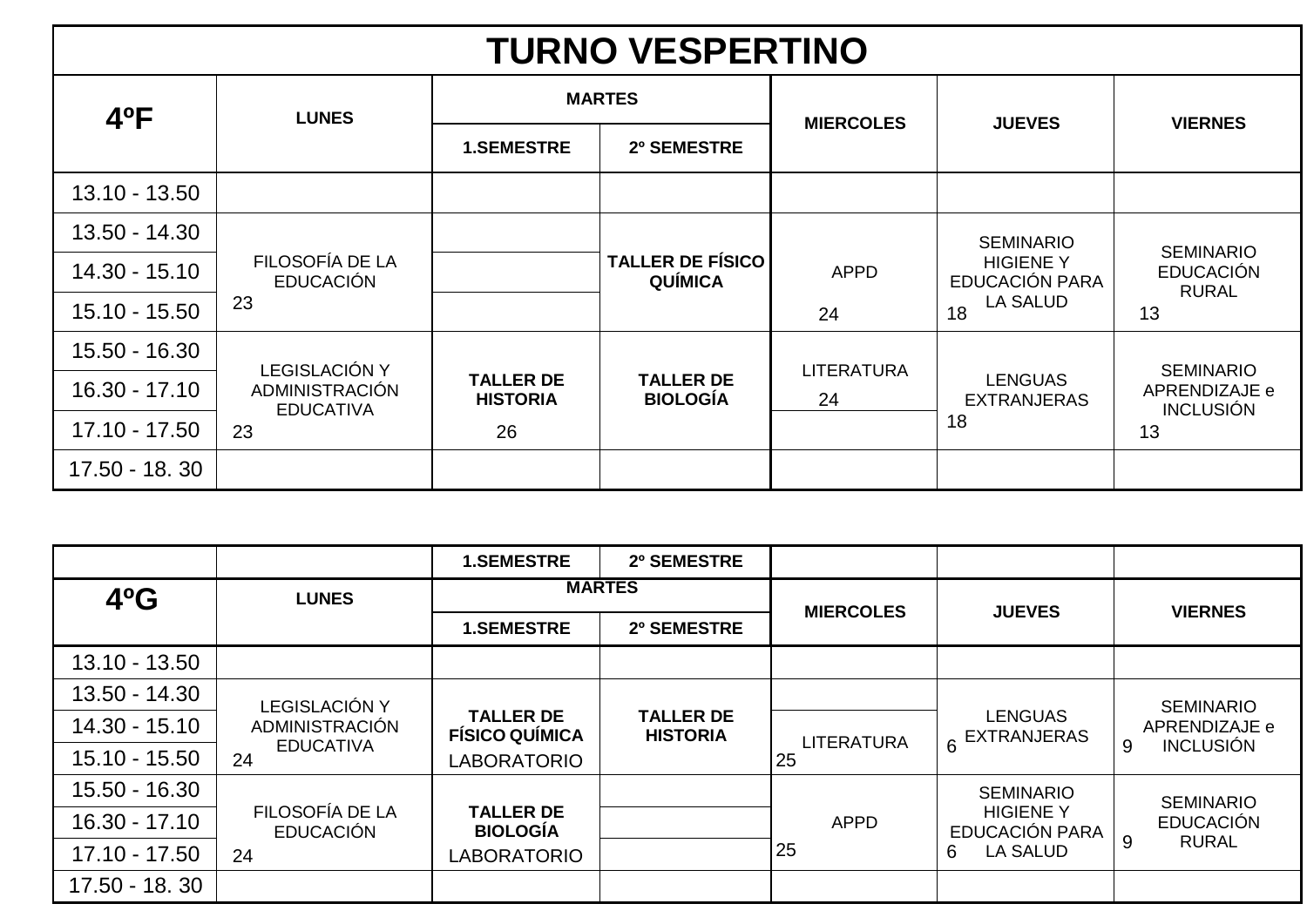# **TURNO NOCTURNO**

| $4^{\circ}$     | <b>LUNES</b>                        | <b>MARTES</b>                    |                                      | <b>JUEVES</b>                       |                                     | <b>VIERNES</b>                      |
|-----------------|-------------------------------------|----------------------------------|--------------------------------------|-------------------------------------|-------------------------------------|-------------------------------------|
|                 |                                     |                                  | <b>MIERCOLES</b>                     | <b>1.SEMESTRE</b>                   | 2º SEMESTRE                         |                                     |
| $18.50 - 19.30$ |                                     | <b>SEMINARIO</b>                 |                                      |                                     |                                     | <b>SEMINARIO</b>                    |
| 19.30 - 20.10   | <b>LEGISLACIÓN Y</b>                | <b>EDUCACIÓN</b><br><b>RURAL</b> | <b>APPD</b>                          | <b>TALLER DE FÍSICO</b><br>QUÍMICA  |                                     | APRENDIZAJE e<br><b>INCLUSIÓN</b>   |
| $20.10 - 20.50$ | ADMINISTRACIÓN<br><b>EDUCATIVA</b>  | 17                               | 13                                   | <b>LABORATORIO FQ</b>               | <b>TALLER DE</b><br><b>HISTORIA</b> | 13                                  |
| $20.50 - 21.30$ | 23                                  | <b>LITERATURA</b>                |                                      |                                     |                                     | <b>SEMINARIO HIGIENE</b>            |
| $21.30 - 22.10$ |                                     | 17                               | <b>LENGUAS</b><br><b>EXTRANJERAS</b> | <b>TALLER DE</b><br><b>BIOLOGÍA</b> |                                     | Y EDUCACIÓN PARA<br><b>LA SALUD</b> |
| $22.10 - 22.50$ | FILOSOFÍA DE LA<br><b>EDUCACIÓN</b> |                                  | 13                                   | 13                                  |                                     | 13                                  |
|                 | 23                                  |                                  |                                      |                                     |                                     |                                     |

| $40$ J          | <b>LUNES</b>                                               | <b>MARTES</b>           | <b>MIERCOLES</b>                     | <b>JUEVES</b>                       |                                           | <b>VIERNES</b>                                                  |
|-----------------|------------------------------------------------------------|-------------------------|--------------------------------------|-------------------------------------|-------------------------------------------|-----------------------------------------------------------------|
|                 |                                                            |                         |                                      | <b>1.SEMESTRE</b>                   | 2º SEMESTRE                               |                                                                 |
| $18.50 - 19.30$ |                                                            |                         |                                      |                                     |                                           |                                                                 |
| 19.30 - 20.10   |                                                            |                         |                                      |                                     |                                           | <b>SEMINARIO HIGIENE</b><br>Y EDUCACIÓN PARA<br><b>LA SALUD</b> |
| 20.10 - 20.50   | FILOSOFÍA DE LA<br><b>EDUCACIÓN</b>                        | <b>LITERATURA</b><br>19 | <b>APPD</b>                          | <b>TALLER DE</b><br><b>HISTORIA</b> | <b>TALLER DE FÍSICO</b><br><b>QUÍMICA</b> | 18                                                              |
| $20.50 - 21.30$ | 24                                                         | <b>SEMINARIO</b>        | 22                                   | 24                                  |                                           | <b>SEMINARIO</b>                                                |
| $21.30 - 22.10$ |                                                            | <b>EDUCACIÓN</b>        |                                      |                                     |                                           | APRENDIZAJE e                                                   |
| 22.10 - 22.50   | <b>LEGISLACIÓN Y</b><br>ADMINISTRACIÓN<br><b>EDUCATIVA</b> | <b>RURAL</b><br>19      | <b>LENGUAS</b><br><b>EXTRANJERAS</b> |                                     | <b>TALLER DE</b><br><b>BIOLOGÍA</b>       | <b>INCLUSIÓN</b><br>18                                          |
| 22.50 - 23 30   | 25                                                         |                         | 22                                   |                                     |                                           |                                                                 |